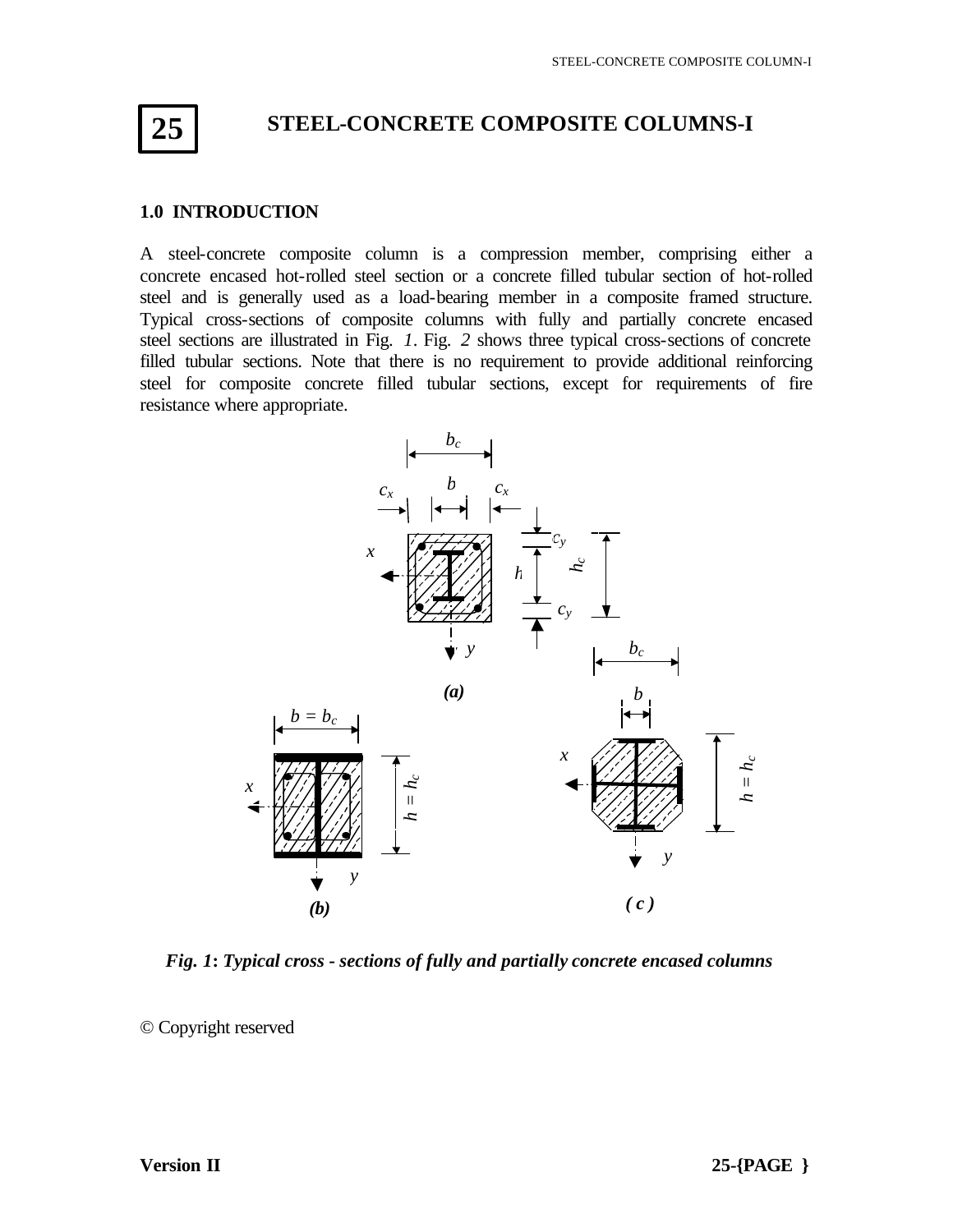

*Fig. 2***:** *Typical cross-sections of concrete filled tubular sections*

In a composite column both the steel and concrete would resist the external loading by interacting together by bond and friction. Supplementary reinforcement in the concrete encasement prevents excessive spalling of concrete both under normal load and fire conditions.

In composite construction, the bare steel sections support the initial construction loads, including the weight of structure during construction. Concrete is later cast around the steel section, or filled inside the tubular sections. The concrete and steel are combined in such a fashion that the advantages of both the materials are utilised effectively in composite column. The lighter weight and higher strength of steel permit the use of smaller and lighter foundations. The subsequent concrete addition enables the building frame to easily limit the sway and lateral deflections.

With the use of composite columns along with composite decking and composite beams it is possible to erect high rise structures in an extremely efficient manner. There is quite a vertical spread of construction activity carried out simultaneously at any one time, with numerous trades working simultaneously. For example

- One group of workers will be erecting the steel beams and columns for one or two storeys at the top of frame.
- Two or three storeys below, another group of workers will be fixing the metal decking for the floors.
- A few storeys below, another group will be concreting the floors.
- As we go down the building, another group will be tying the column reinforcing bars in cages.
- Yet another group below them will be fixing the formwork, placing the concrete into the column moulds etc.

The *advantages* of composite columns are:

- increased strength for a given cross sectional dimension.
- increased stiffness, leading to reduced slenderness and increased buckling resistance.
- good fire resistance in the case of concrete encased columns.
- corrosion protection in encased columns.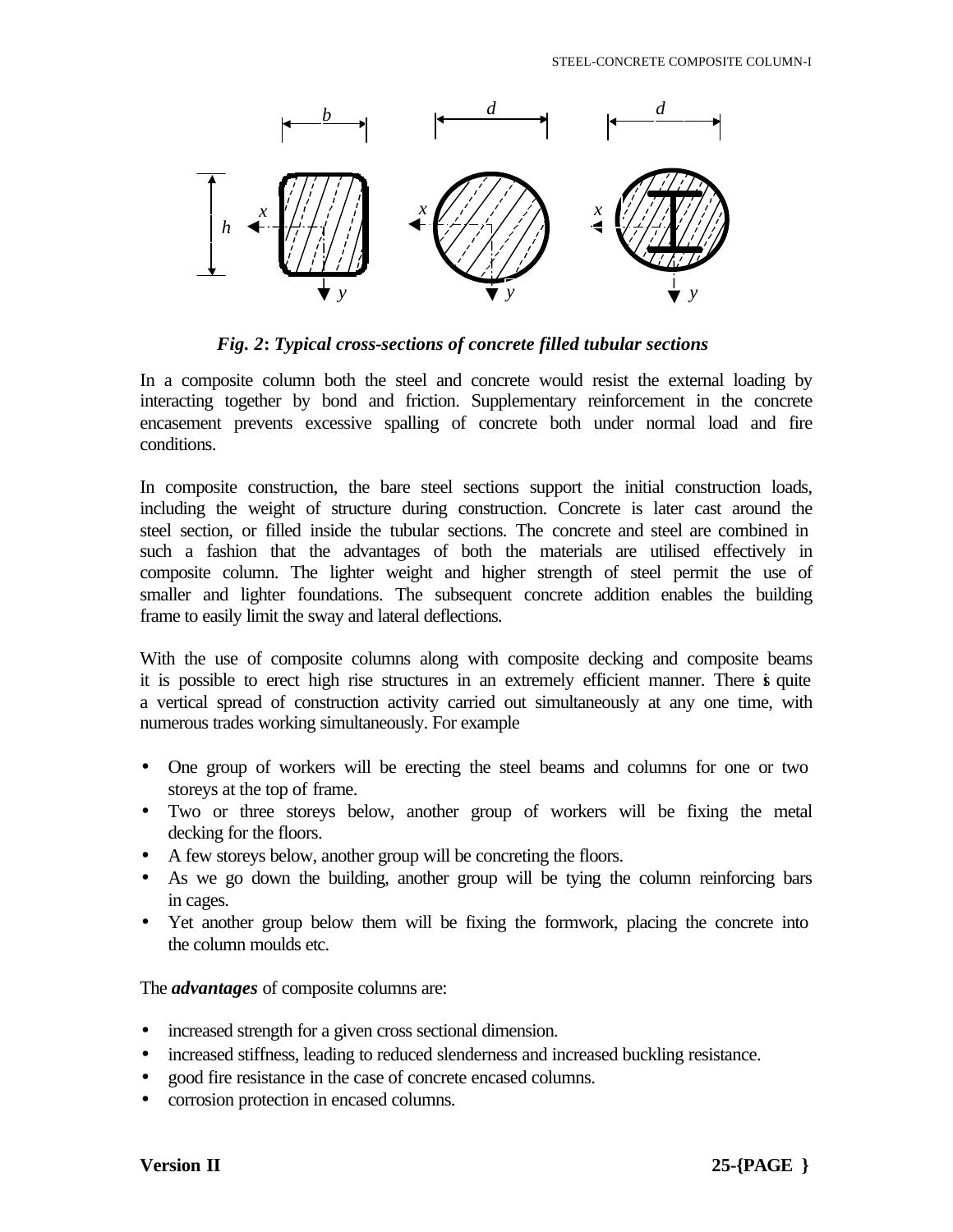- significant economic advantages over either pure structural steel or reinforced concrete alternatives.
- identical cross sections with different load and moment resistances can be produced by varying steel thickness, the concrete strength and reinforcement. This allows the outer dimensions of a column to be held constant over a number of floors in a building, thus simplifying the construction and architectural detailing.
- erection of high rise building in an extremely efficient manner.
- formwork is not required for concrete filled tubular sections.

# **2.0 MATERIALS**

### **2.1 Structural Steel**

All structural steels used shall, before fabrication conform to *IS: 1977-1975, IS: 2062- 1992*, and *IS: 8500-1977* as appropriate. Some of the structural steel grade commonly used in construction as per *IS: 961-1975* and *IS: 1977-1975* are given in Table *1*.

| Nominal steel grade                 | Nominal thickness/diameter (mm) | Yield stress, $f_y(MPa)$ |
|-------------------------------------|---------------------------------|--------------------------|
|                                     |                                 |                          |
| Fe 570-HT                           | t < 6                           | 350                      |
|                                     | $6 \leq t \leq 28$              | 350                      |
|                                     | $28 < t \leq 45$                | 340                      |
| Fe 540W-HT                          | t < 6                           | 350                      |
|                                     | $6 \leq t \leq 16$              | 350                      |
|                                     | $16 < t \leq 32$                | 340                      |
| Fe 410-O                            | t < 6                           | 250                      |
| (not subjected to                   | $6 \leq t \leq 20$              | 250                      |
| dynamic loading other<br>than wind) | $20 < t \leq 40$                | 240                      |

# *Table1(a)***:** *Yield strength fy of steel sections*

# *Table1(b)***:** *Yield strength fy of steel sections as per IS 2062:1992*

| Nominal steel | Nominal thickness/diameter (mm) | Yield stress, $f_y(MPa)$ |
|---------------|---------------------------------|--------------------------|
| grade         |                                 |                          |
| Fe 410W A     | < 20                            | 250                      |
|               | $20 - 40$                       | 240                      |
|               | >40                             | 230                      |
| Fe 410W B     | < 20                            | 250                      |
|               | $20 - 40$                       | 240                      |
|               | >40                             | 230                      |
| Fe 410W C     | < 20                            | 250                      |
|               | $20 - 40$                       | 240                      |
|               | >40                             | 230                      |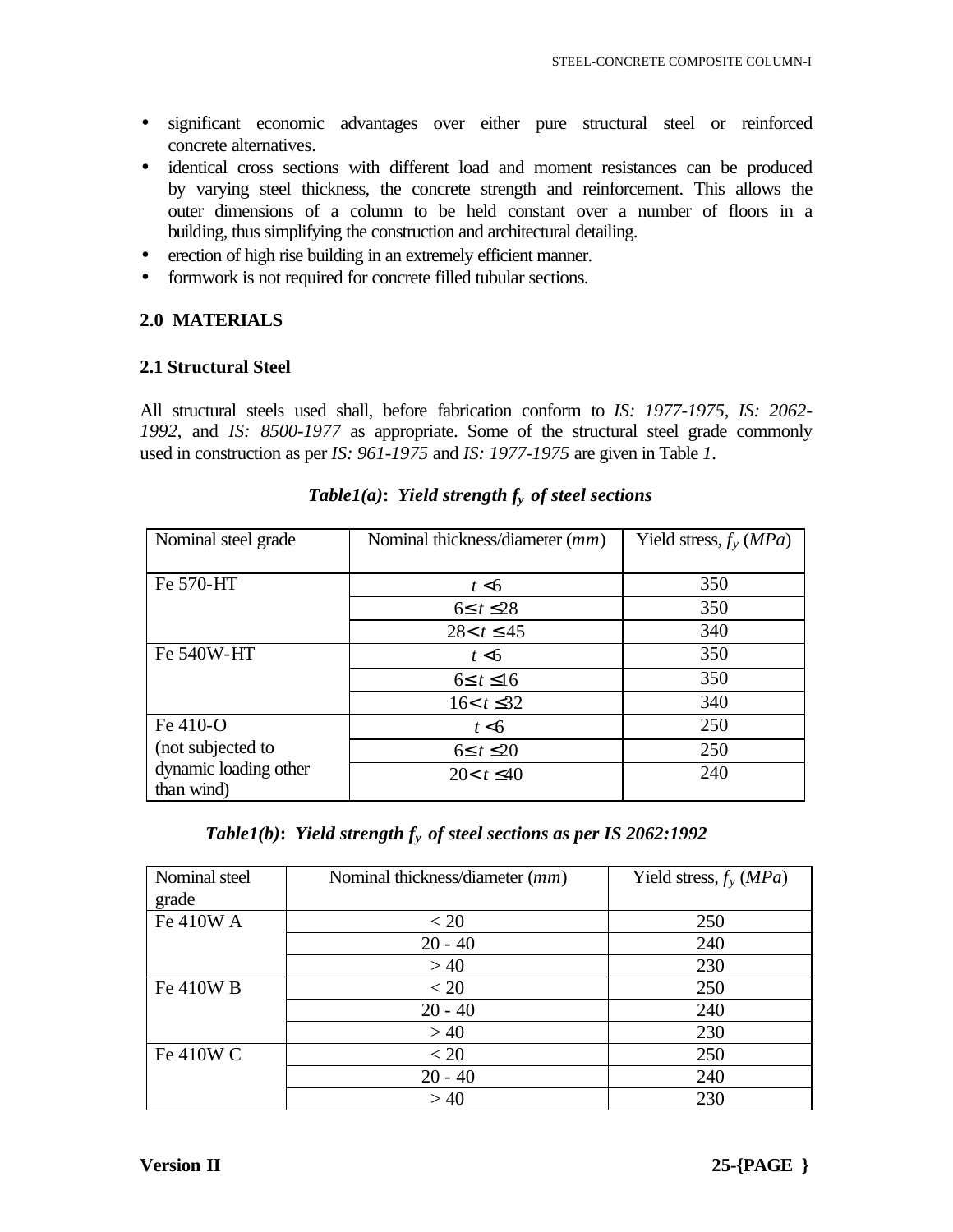# **2.2 Concrete**

Concrete strengths are specified in terms of the characteristic cube strengths,  $(f_{ck})_{cu}$ , measured at *28* days. Table *2* gives the properties of different grades of concrete according to *IS: 456-2000* and the corresponding *EC4* values.

| <b>Grade Designation</b>                                         | M25   | M30   | M35   | M40   |
|------------------------------------------------------------------|-------|-------|-------|-------|
| $(f_{ck})_{cu}$ (N/mm <sup>2</sup> )                             |       | 30    |       |       |
| $(f_{ck})_{cy}$ (N/mm <sup>2</sup> )                             |       |       | 28    |       |
| $f_{ctm}(N/mm^2)$                                                |       | 2.6   | 2.8   |       |
| $E_{cm} = 5700 \ddot{Q}$ fck) <sub>cu</sub> (N/mm <sup>2</sup> ) | 28500 | 31220 | 33720 | 36050 |

### *Table 2: Properties of concrete*

| where, $(f_{ck})_{cu}$ | characteristic compressive (cube) strength of concrete               |
|------------------------|----------------------------------------------------------------------|
| $(f_{ck})_{cv}$        | characteristic compressive (cylinder) strength of concrete, given by |
|                        | 0.8 times 28 days cube strength of concrete according to EC4         |
| $f_{ctm}$              | mean tensile strength of concrete                                    |

For lightweight concrete, the *Ecm* values are obtained by multiplying the values from Table 2 by  $\mathbf{r}/2400$ , where  $\mathbf{r}$  is the unit mass  $(kg/m^3)$ 

### **2.3 Reinforcing Steel**

Steel grades commonly used in construction are given in Table *3.* It should be noted that although the ductility of reinforcing bars has a significant effect on the behaviour of continuous composite beams, this property has little effect on the design of composite columns. Concrete filled tubular sections may be used without any reinforcement except for reasons of fire resistance, where appropriate.

| Type of steel              | <b>Indian Standard</b> | Nominal size (mm)     | <b>Yield Stress,</b>          |
|----------------------------|------------------------|-----------------------|-------------------------------|
|                            |                        |                       | $f_{sk}$ (N/mm <sup>2</sup> ) |
| Mild steel Grade I (plain  | $IS:432(Part1)-1982$   | $d\leq 20$            | 250                           |
| bars)                      |                        | $20 < d \leq 50$      | 240                           |
| Mild steel Grade II (plain | $IS:432(Part1)-1982$   | $d \leq 20$           | 225                           |
| bars)                      |                        | $20 < d \leq 50$      | 215                           |
| Medium tensile steel       | $IS:432(Part1)-1982$   | $d\leq 16$            | 540                           |
| (plain bars)               |                        | $16 < d \leq 32$      | 540                           |
|                            |                        | $32 < d \leq 50$      | 510                           |
| Medium tensile steel       | IS:1786-1985           | for bars of all sizes | 415                           |
| (Hot-rolled deformed       |                        |                       | 500                           |
| bars and Cold-twisted      |                        |                       | 550                           |
| deformed bars)             |                        |                       |                               |

 *Table 3: Characteristic strengths of reinforcing steel*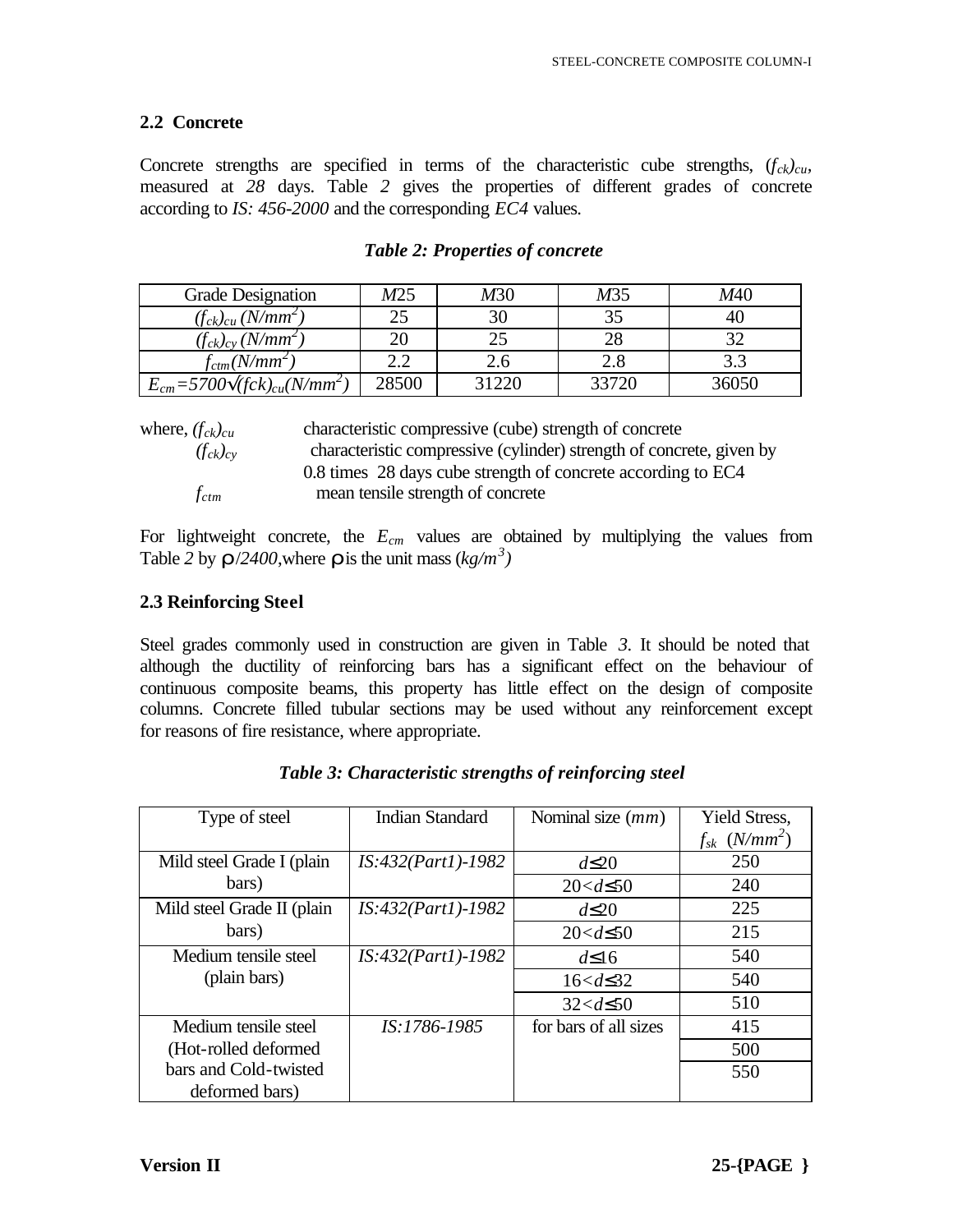Note: This chapter is confined to steel concrete composite columns made up of hot rolled steel sections having yield strengths within the range *250 N/mm<sup>2</sup>* to *350 N/mm<sup>2</sup>* and reinforcement with steel rods of *415* or *500 N/mm<sup>2</sup> .* This limitation is considered necessary at the present time on account of the lower ductility of steels having higher yield strengths.

### **2.4 Partial safety factors**

2.4.1 Partial safety factor **g** for loads - The suggested partial safety factor **g** for different load combinations is given below in Table *4*.

| Loading                                           |      | g    |      |  |
|---------------------------------------------------|------|------|------|--|
|                                                   | DL   | H.   | WL   |  |
| Dead Load (unfavourable effects)                  | 1.35 |      |      |  |
| Dead load restraining uplift or overturning       | 1.0  |      |      |  |
| Imposed Load + Dead Load                          | 1.35 | 1.5  |      |  |
| Dead Load + Wind Load                             | 1.35 |      | 1.5  |  |
| Dead Load + Imposed Load + wind Load (Major Load) | 1.35 | 1.05 | 1.5  |  |
| Dead Load + Imposed Load (Major Load) + wind Load | 1.35 | 1.5  | 1.05 |  |

### *Table 4* **:** *Partial safety factors ( According to proposed revisions to IS 800)*

# *2.4.2 Partial safety factor for materials*

The partial safety factor  $g_n$  for structural steel, concrete and reinforcing steel is given in Table*5.*

| Material             | $\mathbf{g}_n^*$ |
|----------------------|------------------|
| <b>Steel Section</b> | 1.15             |
| Concrete             |                  |
| Reinforcement        | 115              |

*Table 5: Partial safety factor for materials*

*\*IS: 11384-1985* Code for composite construction has prescribed *gm =1.15* for structural steel. (By contrast, *EC4* has prescribed  $g_n = 1.10$  for structural steel).

# **3.0 COMPOSITE COLUMN DESIGN**

# **3.1 General**

As in other structural components, a composite column must also be designed for the Ultimate Limit State. For structural adequacy, the internal forces and moments resulting from the most unfavourable load combination should not exceed the *design resistance* of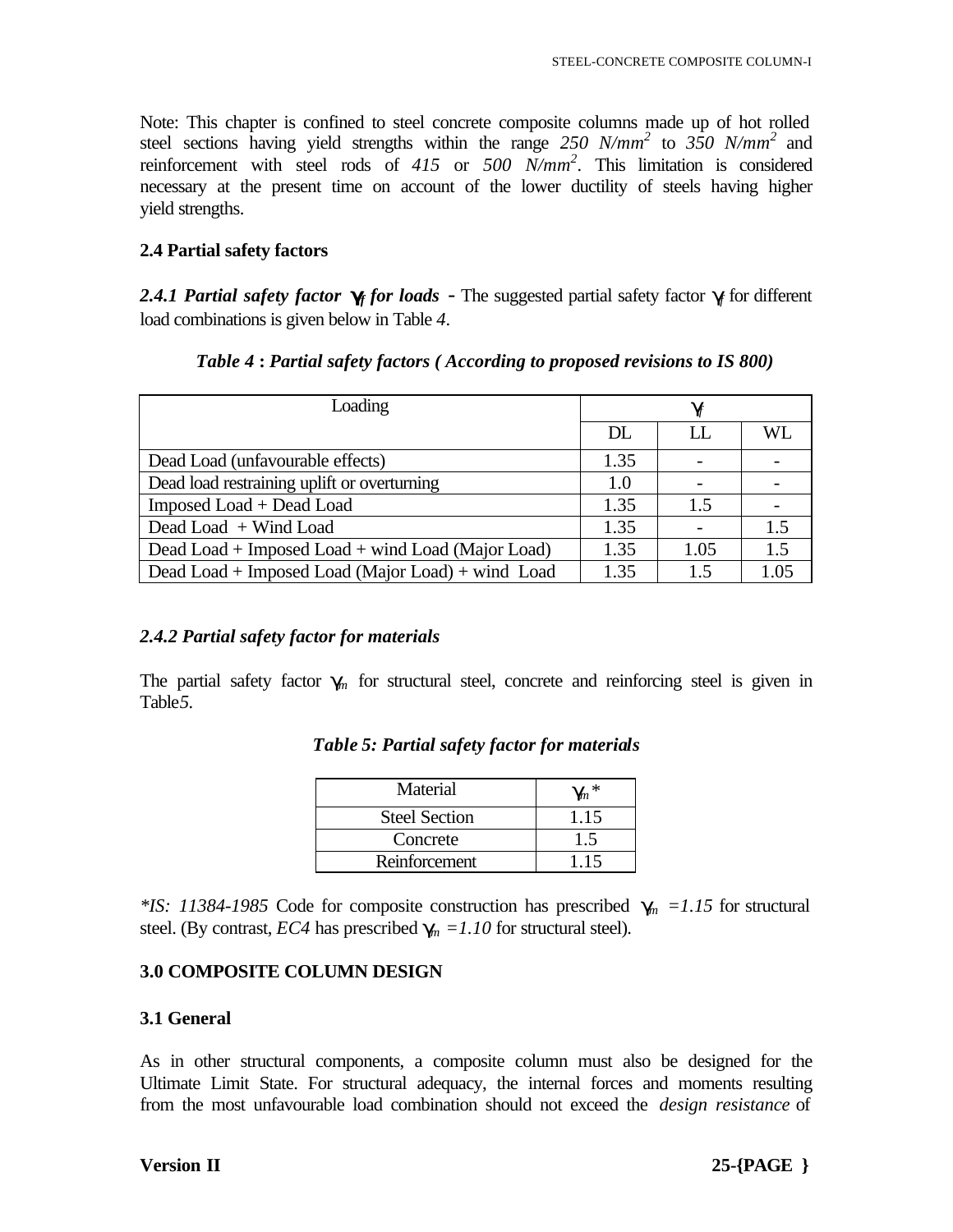the composite cross-sections. While local buckling of the steel sections may be eliminated, the reduction in the compression resistance of the composite column due to overall buckling should definitely be allowed for, together with the effects of residual stresses and initial imperfections. Moreover, the second order effects in slender columns as well as the effect of creep and shrinkage of concrete under long term loading must be considered, if they are significant. The reduction in flexural stiffness due to cracking of the concrete in the tension area should also be considered.

#### **3.2 Method of Design**

At present, there is no Indian Standard covering Composite Columns. The method of design suggested in this chapter largely follows *EC4*, which incorporates the latest research on composite construction. Isolated symmetric columns having uniform cross sections in braced or non-sway frames may be designed by the *Simplified design method*  described in the next section*.* This method also adopts the European buckling curves for steel columns as the basis of column design. It is formulated in such a way that only hand calculation is required in practical design. This method cannot be applied to sway columns.

*When a sufficiently stiff frame is subjected to in–plane horizontal forces, the additional internal forces and moments due to the consequent horizontal displacement of its nodes can be neglected, and the frame is classed as "non-sway".*

#### **3.3 Fire resistance**

Due to the thermal mass of concrete, composite columns always possess a higher fire resistance than corresponding steel columns. (It may be recalled that composite columns were actually developed for their inherent high fire resistance). Composite columns are usually designed in the normal or 'cool' state and then checked under fire conditions. Additional reinforcement is sometimes required to achieve the target fire resistance. Some general rules on the structural performance of composite columns in fire are summarised as follows:

- The fire resistance of composite columns with fully concrete encased steel sections may be treated in the same way as reinforced concrete columns. The steel is insulated by an appropriate concrete cover and light reinforcement is also required in order to maintain the integrity of the concrete cover. In such cases, two-hour fire resistance can usually be achieved with the minimum concrete cover of *40 mm.*
- For composite columns with partially concrete encased steel sections, the structural performance of the columns is very different in fire, as the flanges of the steel sections are exposed and less concrete acts as a 'heat shield'. In general, a fire resistance of up to one hour can be achieved if the strength of concrete is neglected in normal design. Additional reinforcement is often required to achieve more than onehour fire resistance.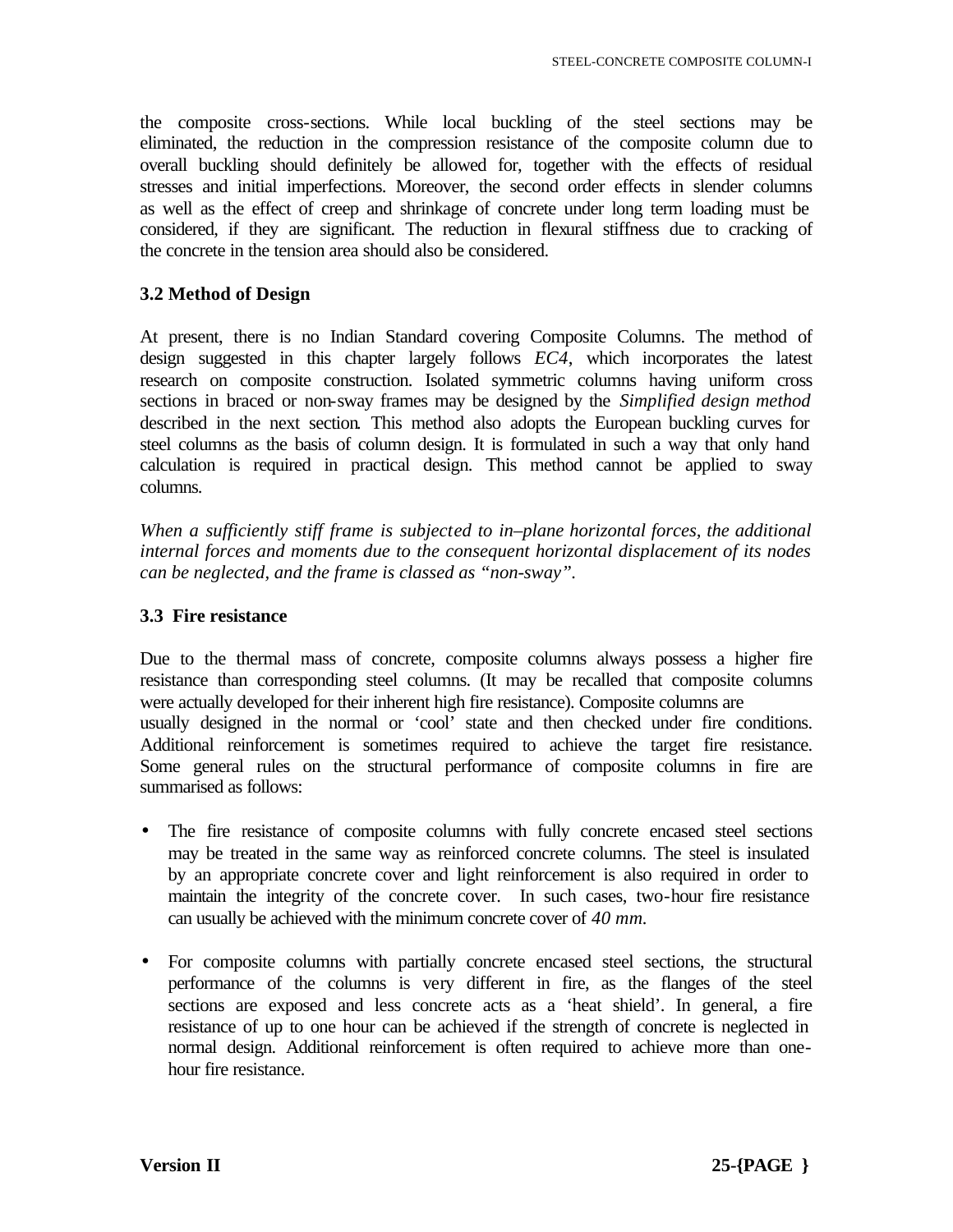• For concrete filled tubular sections subjected to fire, the steel sections are exposed to direct heating while the concrete core behaves as 'heat sink'. In general, sufficient redistribution of stress occurs between the hot steel sections and the relatively cool concrete core, so that a fire resistance of one hour can usually be achieved.

For longer periods of fire resistance, additional reinforcement is required, which is not provided in normal design. Steel fibre reinforcement is also effective in improving the fire resistance of a concrete filled column. It is also a practice in India to wrap the column with ferrocement to increase the fire rating

### **4.0 PROPOSED DESIGN METHOD**

The simplified method is formulated for prismatic composite columns with doubly symmetrical cross-sections. The calculations of various design parameters are covered and the checks for structural adequacy of a composite column under applied loads are presented below.

### **4.1 Resistance of cross-section to compression**

The plastic compression resistance of a composite cross-section represents the maximum load that can be applied to a short composite column. Concrete filled circular tubular sections exhibit enhanced resistance due to the tri-axial confinement effects. Fully or partially concrete encased steel sections and concrete filled rectangular tubular sections do not achieve such enhancement.

### *4.1.1 Encased steel sections and concrete filled rectangular/square tubular sections:-*





The plastic resistance of an encased steel section or concrete filled rectangular or square section (i.e. the so-called "squash load") is given by the sum of the resistances of the components as follows:

$$
P_p = A_a f_y / \gamma_a + \mathbf{a}_c A_c \left( f_{ck} \right)_{cy} / \gamma_c + A_s f_{sk} / \gamma_s
$$
  
\n
$$
P_p = A_a f_y / \gamma_a + \mathbf{a}_c A_c [0.80^* (f_{ck})_{cu}] / \gamma_c + A_s f_{sk} / \gamma_s
$$
\n(1)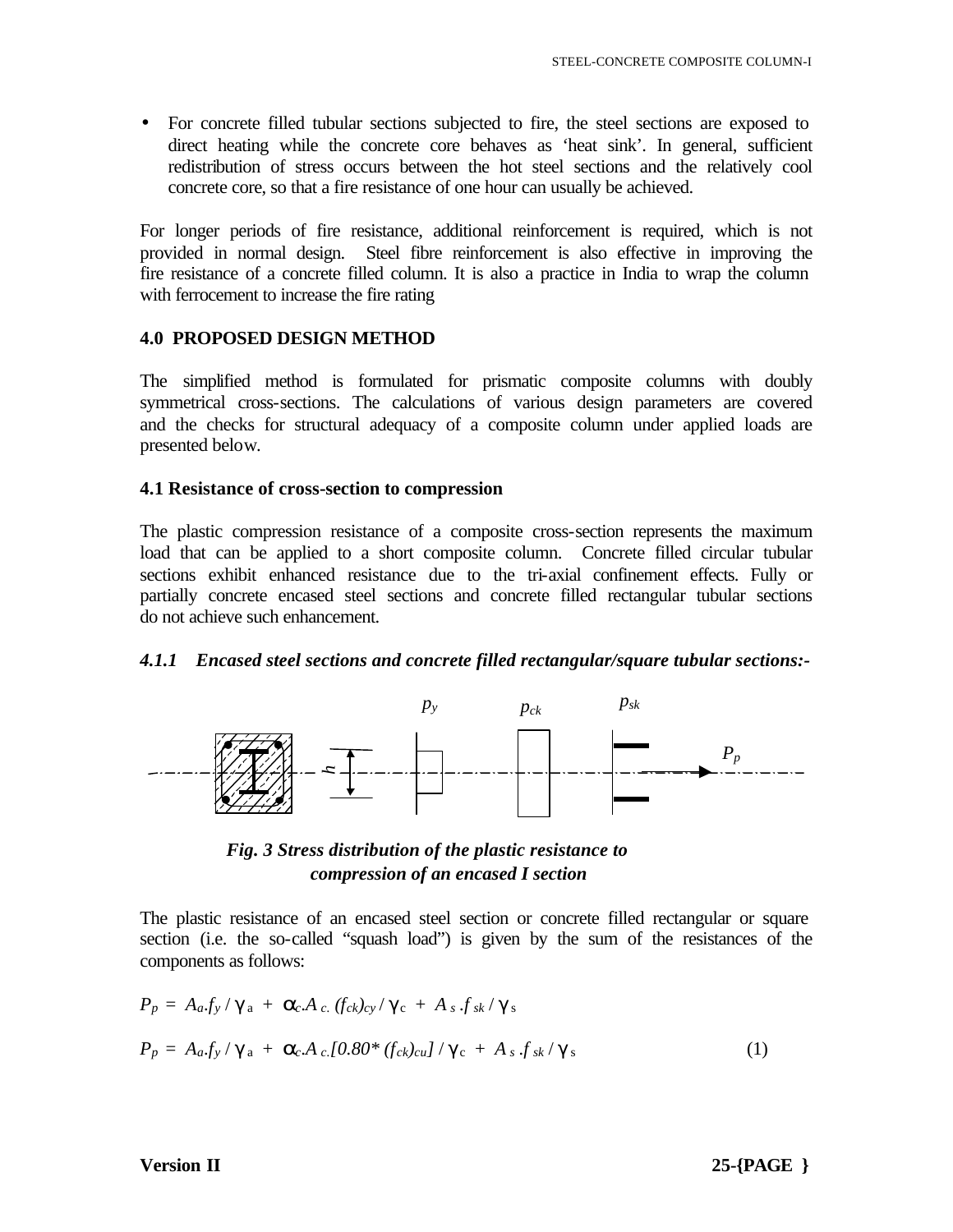- $A_a$ ,  $A_c$  and  $A_s$  are the areas of the steel section, the concrete and the reinforcing steel respectively
- $f_y$ ,  $(f_{ck})_{cy}$  and  $f_{sk}$  are the yield strength of the steel section, the characteristic compressive strength (cylinder) of the concrete, and the yield strength of the reinforcing steel respectively.
- $(f_{ck})_{cu}$  the characteristic compressive strength (cube) of the concrete
- *ac* strength coefficient for concrete, which is *1.0* for concrete filled tubular sections, and *0.85* for fully or partially concrete encased steel sections.

For ease of expression,  $\frac{a}{\tilde{a}_a}$ ,  $\frac{a}{\tilde{a}_c}$  and  $\frac{a}{\tilde{a}_s}$  are presented as the design strengths of *sk c c ck cy a y ã f and ã*  $\acute{a}$ <sub>ck</sub> $\acute{b}$ *, ã f*

the respective materials such as  $p_y$ ,  $p_{ck}$  and  $p_{sk}$ . Eqn. (*1*) can therefore be rewritten as follows:

$$
P_p = A_a p_y + A_c p_{ck} + A_s p_{sk} \tag{2}
$$

At this stage it should be pointed out that the Indian Standards for composite construction (*IS:11384-1985*) does not make any specific reference to composite columns. The provisions contained in *IS: 456 - 2000* are often invoked for design of composite structures. Extension of *IS: 456 - 2000* to composite columns will result in the following equation:

$$
P_p = A_a p_y + A_c p_{ck} + A_s p_{sk} \tag{2a}
$$

where

$$
p_{y} = 0.87f_{y}; p_{ck} = 0.4(f_{ck})_{cu} \text{ and } p_{sk} = 0.67f_{y}
$$
\n(2b)

An important design parameter is the steel contribution ratio, *ba* which is defined in *EC4*  as follows:

$$
\boldsymbol{b}_a = \frac{A_a \times p_y}{P_p} \tag{3}
$$

*IS: 456 - 2000* is also to be employed for the spacing and design of ties.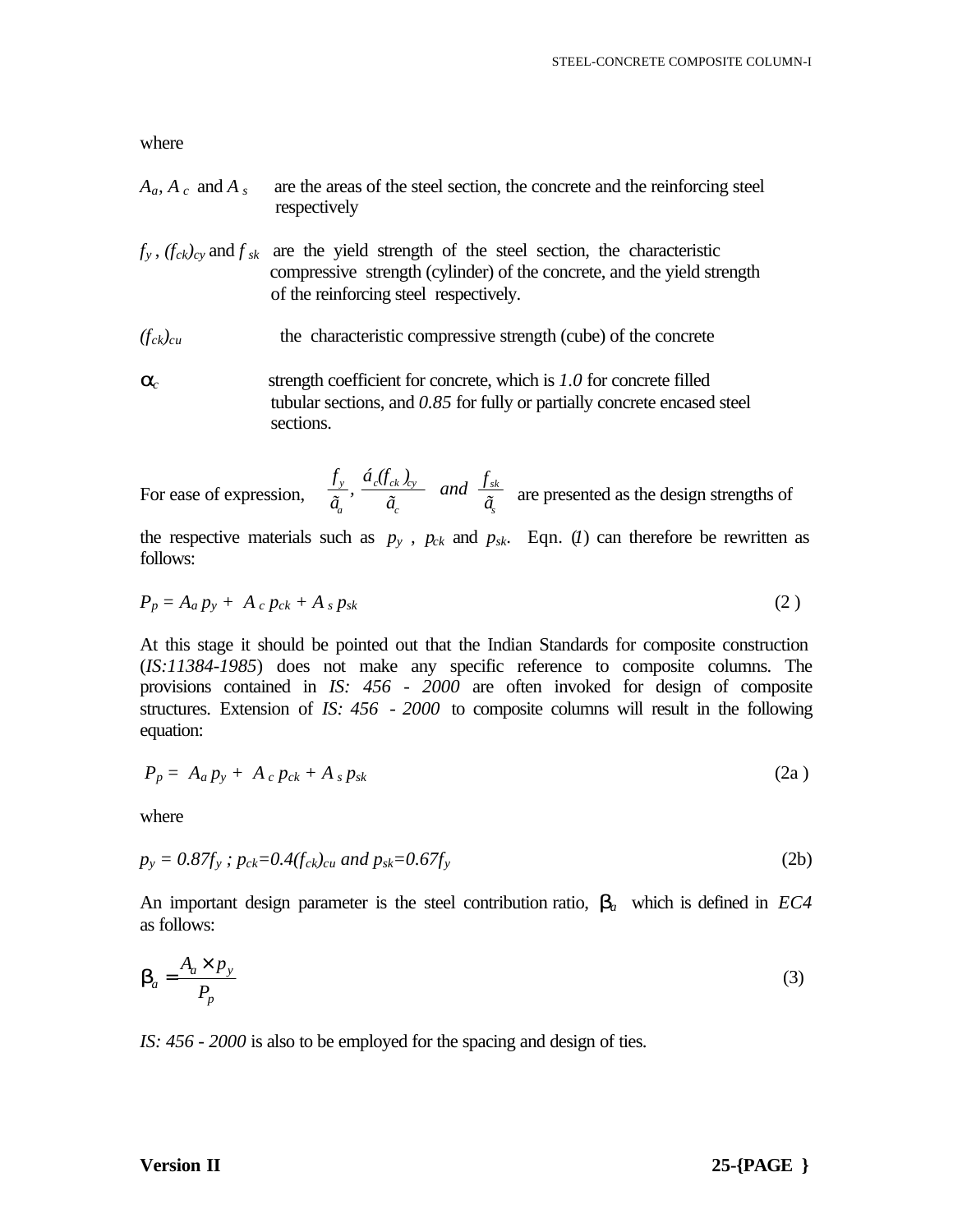# *4.1.2 Concrete filled circular tubular sections: Special Provisions*

The method described above is valid for rectangular and square tubular sections. For composite columns using circular tubular sections, there is an increased resistance of concrete due to the confining effect of the circular tubular section. However, this effect on the resistance enhancement of concrete is significant only in stocky columns. For composite columns with a non-dimensional slenderness of  $\overline{I} \leq 0.5$  (where  $\overline{I}$  is defined in Eqn.*8,*in section *4.3*), or where the eccentricity, *e* [defined in Eqn. 4 below], of the applied load does not exceed the value *d/10*, (where *d* is the outer dimension of the circular tubular section) this effect has to be considered.

The eccentricity, *e*, is defined as follows:

$$
e = \frac{M}{P} \le \frac{d}{10} \tag{4}
$$

where

- *e* is the eccentricity
- *M* is the maximum applied design moment (second order effects are ignored)

*P* is the applied design load

The plastic compression resistance of concrete filled circular tubular sections is calculated by using two coefficients  $h_1$  and  $h_2$  as given below. **{** EMBED Equation.3 **}**where

*is the thickness of the circular tubular section.* 

*h1* and *h2* two coefficients given by

**{** EMBED Equation.3 **}**and **{** EMBED Equation.3 **}**

In general, the resistance of a concrete filled circular tubular section to compression may increase by *15%* under axial load only when the effect of tri-axial confinement is considered. Linear interpolation is permitted for various load eccentricities of *e £ d/10*. The basic values  $h_{10}$  and  $h_{20}$  depend on the non-dimensional slenderness EMBED Equation.3 **}**, which can be read off from Table *5.* Non-dimensional slenderness is described in section 4.1.3.

If the eccentricity  $e$  exceeds the value  $d/10$ , or if the non-dimensional slenderness exceeds the value 0.5 then  $h_1 = 0$  and  $h_2 = 1.0$ .

*Table 5: Basic value h10 and h20 to allow for the effect of tri-axial confinement in concrete filled circular tubular sections, as provided in EC 4 applicable for concrete grades*  $(f_{ck})_{cy} = 25$  *to 55 N/mm<sup>2</sup>* 

| $I = 0.1$ $I = 0.2$ $I = 0.3$ $I = 0.4$<br>$I = 0.0$<br>$I \geq 0.5$ |
|----------------------------------------------------------------------|
|----------------------------------------------------------------------|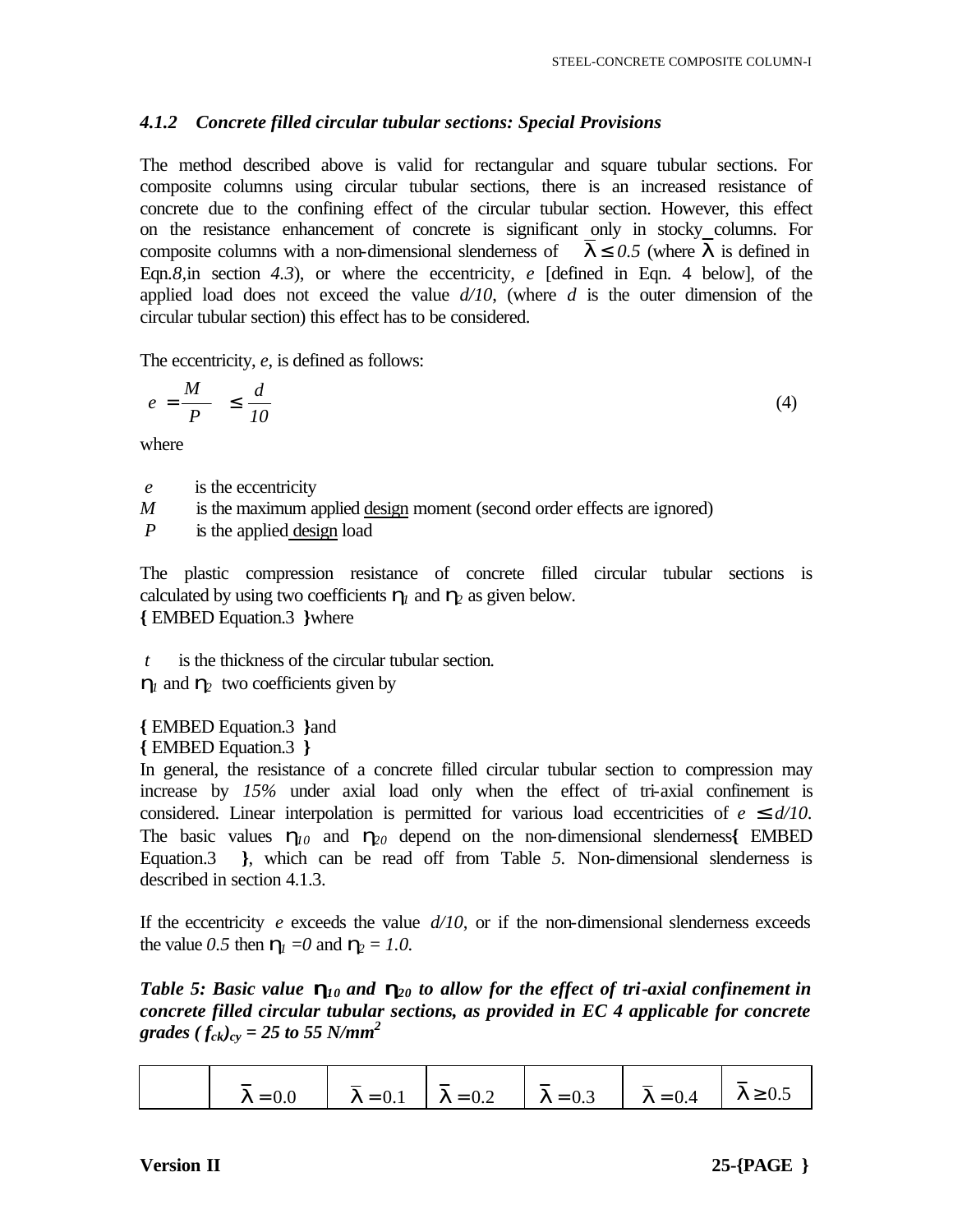| $\bm{h}_{l0}$  | 4.90         | $\Omega$<br>∟∠… | 1.88 | 0.88 | $\cap$ $\cap$<br>U.ZZ | 0.00 |
|----------------|--------------|-----------------|------|------|-----------------------|------|
| $\bm{h}_{\!0}$ | 75<br>v. / J | 0.80            | 0.85 | 0.90 | 0.95                  | 1.00 |

#### *4.1.3 Non-dimensional slenderness*

The plastic resistance to compression of a composite cross-section  $P_p$ , represents the maximum load that can be applied to a short column. For slender columns with low elastic critical load, overall buckling may be critical. In a typical buckling curve for an ideal column as shown in Fig.  $4(a)$ , the horizontal line represents  $P_p$ , while the curve represents  $P_{cr}$ , which is a function of the column slenderness. These two curves limit the compressive resistance of ideal column.

For convenience, column strength curves are plotted in non dimensionalised form as shown in Fig. 4(*b*) the buckling resistance of a column may be expressed as a proportion  $\chi$  of the plastic resistance to compression,  $P_p$  thereby non-dimensioning the vertical axis of Fig.  $4(a)$ *,* where  $\chi$  is called the reduction factor. The horizontal axis may be nondimensionalised similarly by *Pcr* as shown in Fig. 4(*b*)*.*







Practical columns have strength curves different from ideal columns due to residual stresses and geometric imperfections. The European buckling curves have been drawn after incorporating the effects of both residual stresses and geometric imperfections. They form the basis of column buckling design for both steel and composite columns in *EC 3* and *EC4*. For using the European buckling curves, the non-dimensional slenderness of the column should be first evaluated as follows:

$$
\overline{\mathbf{I}} = \sqrt{\frac{P_{pu}}{P_{cr}}} = \sqrt{\frac{f_y}{\mathbf{p}^2 E}} \frac{\ell}{r} = f(\frac{\ell}{r})
$$
\n
$$
\text{Version II} \qquad (8)
$$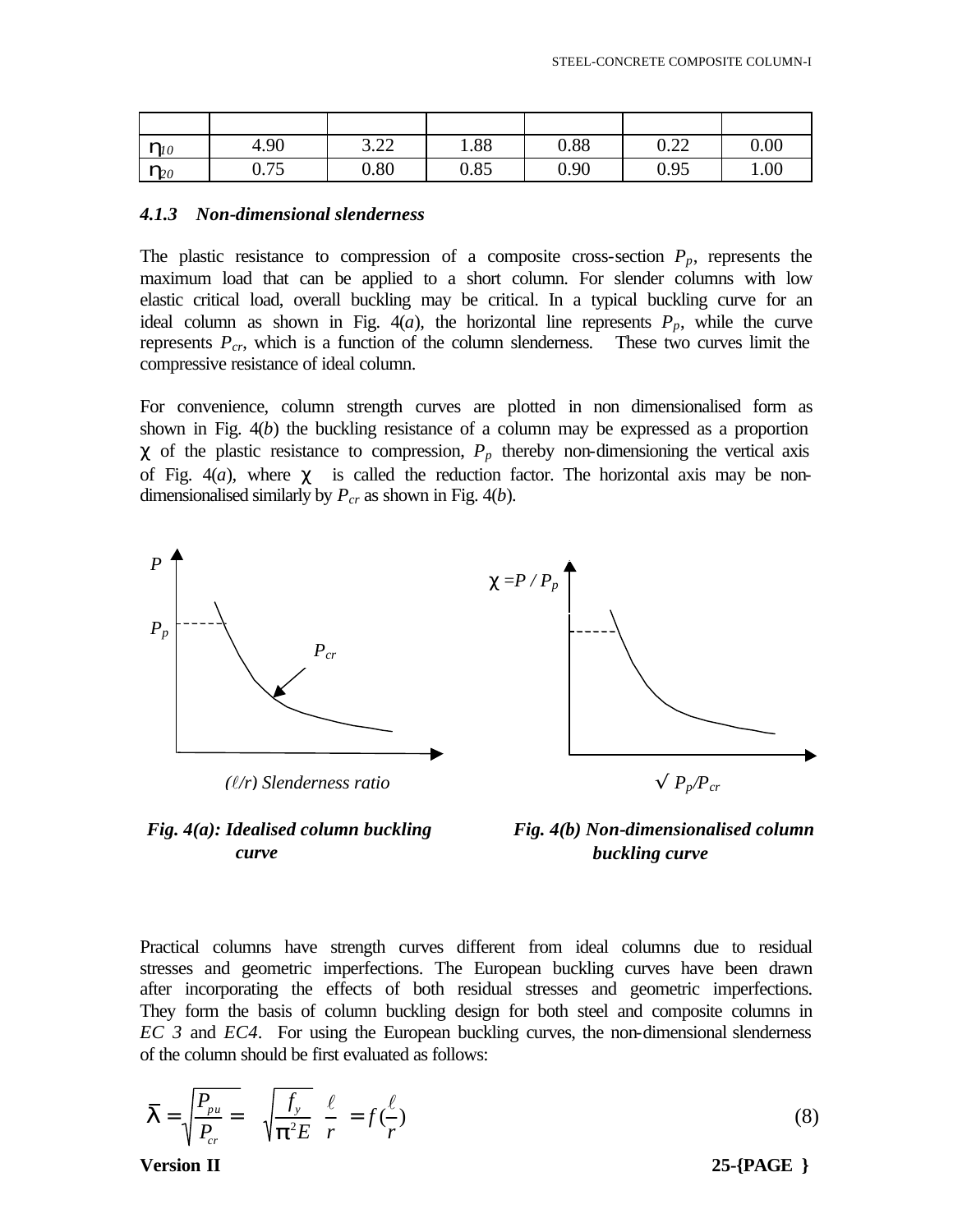- *P*<sub>pu</sub> plastic resistance of the cross-section to compression, according to Eqn (2) or Eqn. (5) with  $g_a = g_c = g = 1.0$
- $P_{cr}$  is the elastic buckling load of the column as defined in Eqn. (11).

Once the **{** EMBED Equation.3 **}** value of a composite column is established, the buckling resistance to compression of the column may be evaluated as given below.

### *4.1.4 Local buckling of steel sections*

Both Eqns. (2) and (5) are valid provided that local buckling in the steel sections does not occur. To prevent premature local buckling, the width to thickness ratio of the steel sections in compression must satisfy the following limits:

- for concrete filled circular tubular sections  $\bullet \quad -\leq 50 \in$  for concrete filled rectangular tubular sections  $≤ 85∈²$ *t d t h*
- $\frac{b}{\pi} \leq 43 \in$  for partially encased I sections (9) *f t b*

where

$$
\epsilon = \sqrt{\frac{250}{f_y}}\tag{10}
$$

 $f_y$  is the yield strength of the steel section in  $N/mm^2 (MPa)$ .

For fully encased steel sections, no verification for local buckling is necessary as the concrete surrounding effectively prevents local buckling. However, the concrete cover to the flange of a fully encased steel section should not be less than *40 mm*, nor less than one-sixth of the breadth, *b*, of the flange for it to be effective in preventing local buckling.

Local buckling may be critical in some concrete filled rectangular tubular sections with large *h/t* ratios. Designs using sections, which exceed the local buckling limits for semicompact sections, should be verified by tests.

### **4.2 Effective elastic flexural stiffness**

Composite columns may fail in buckling and one important parameter for the buckling design of composite columns is its elastic critical buckling load (Euler Load),  $P_{cr}$ , which is defined as follows:

$$
P_{cr} = \frac{\boldsymbol{p}^2 (EI)_e}{\ell^2} \tag{11}
$$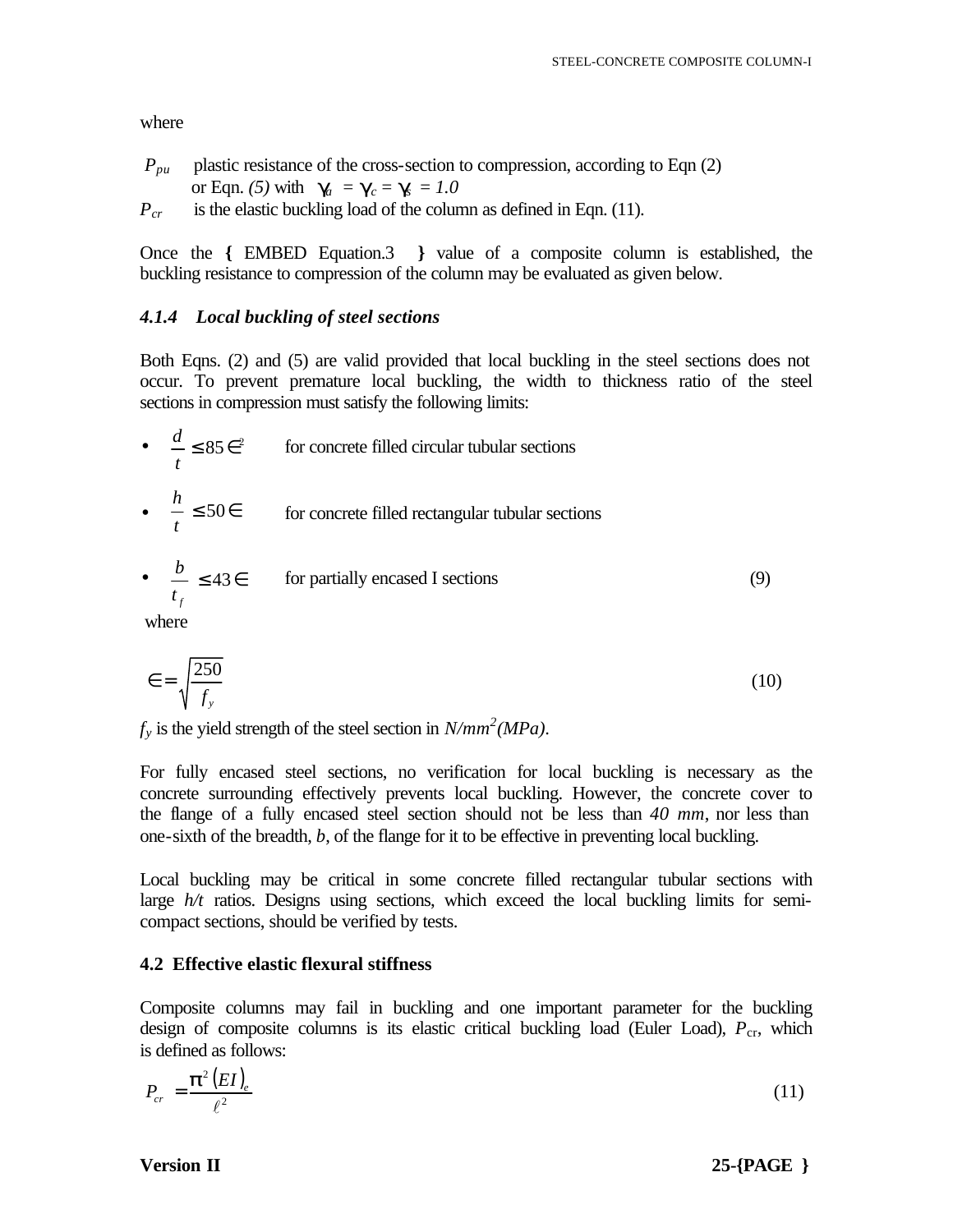- $(EI)_e$  is the effective elastic flexural stiffness of the composite column (defined in the next section).
- $\ell$  is the effective length of the column, which may be conservatively taken as system length *L* for an isolated non-sway composite column.

However, the value of the flexural stiffness may decrease with time due to creep and shrinkage of concrete. Two design rules for the evaluation of the effective elastic flexural stiffness of composite columns are given below.

### *4.2.1 Short term loading*

The effective elastic flexural stiffness,  $(EI)_e$ , is obtained by adding up the flexural stiffness of the individual components of the cross-section:

$$
(EI)_e = E_a I_a + 0.8 E_{cd} I_c + E_s I_s \tag{12}
$$

where

- *Ia* , *I<sup>c</sup>* and *I<sup>s</sup>* are the second moments of area of the steel section, the concrete (assumed uncracked) and the reinforcement about the axis of bending considered respectively.
- $E_a$  and  $E_s$  are the moduli of elasticity of the steel section and the reinforcement
- 0.8  $E_{cd}I_c$  is the effective stiffness of the concrete; the factor 0.8 is an empirical multiplier (determined by a calibration exercise to give good agreement with test results). Note  $I_c$  is the moment of inertia about the centroid of the uncracked column section.

$$
E_{cd} = E_{cm}/\gamma^*_{c} \tag{13}
$$

- *Ecm* is the secant modulus of the concrete, see Table *2* of the text.
- γ \* is reduced to 1.35 for the determination of the effective stiffness of concrete according to Eurocode *2.*

Note: Dividing the Modulus of Elasticity by  $g_n$  is unusual and is included here to obtain the effective stiffness, which conforms to test data.

### *4.2.2 Long term loading*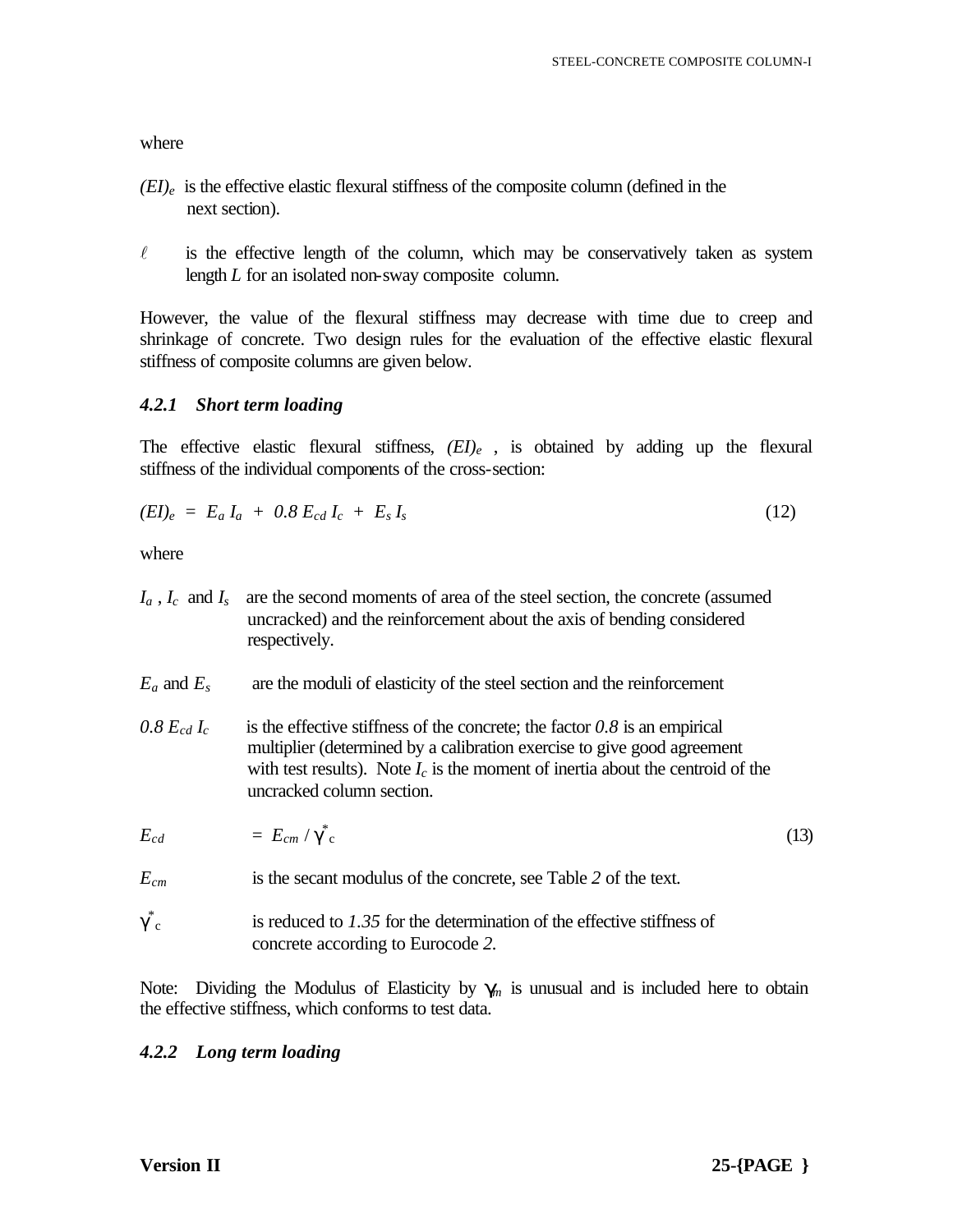For slender columns under long-term loading, the creep and shrinkage of concrete will cause a reduction in the effective elastic flexural stiffness of the composite column, thereby reducing the buckling resistance. However, this effect is significant only for slender columns. As a simple rule, *the effect of long term loading should be considered if the buckling length to depth ratio of a composite column exceeds 15.*

If the eccentricity of loading as defined in Eqn. *4* is more than twice the cross-section dimension, the effect on the bending moment distribution caused by increased deflections due to creep and shrinkage of concrete will be very small. Consequently, it may be neglected and no provision for long-term loading is necessary. Moreover, no provision is also necessary if the non-dimensional slenderness,**{** EMBED Equation.3 **}** of the composite column is less than the limiting values given in Table *6*

*Table 6***:** *Limiting values of { EMBED Equation.3 } for long term loading*

|                  |        |        | <b>Braced</b>    | Unbraced | and/or  | sway |
|------------------|--------|--------|------------------|----------|---------|------|
|                  |        |        | Non-sway systems | systems  |         |      |
| Concrete encased |        | cross- | 0.8              |          | 0.5     |      |
| sections         |        |        |                  |          |         |      |
| Concrete         | filled | cross  | <u>0.8</u>       |          | 0.5     |      |
| sections         |        |        | $1 - d$          |          | $1 - d$ |      |

Note: δ is the steel contribution ratio as defined in Eqn. *3.*

However, when **{** EMBED Equation.3 **}** exceeds the limits given by Table-*6* and *e/d* is less than *2*, the effect of creep and shrinkage of concrete should be allowed for by employing the modulus of elasticity of the concrete  $E_c$ *¥* instead of  $E_{cd}$  in Eqn. 13, which is defined as follows:

$$
E_{\rm c} = E_{cd} \left[ I - \frac{0.5 P_d}{P} \right]
$$
 (14)

.

*P* is the applied design load.

*Pd* is the part of the applied design load permanently acting on the column.

The effect of long-term loading may be ignored for concrete filled tubular sections with **{** EMBED Equation.3 **}**≤ *2.0* provided that *d* is greater than *0.6* for braced (or non-sway) columns, and *0.75* for unbraced (and/or sway) columns.

#### **4.3 Resistance of members to axial compression**

For each of the principal axes of the column, the designer should check that

$$
P \le c P_p \tag{15}
$$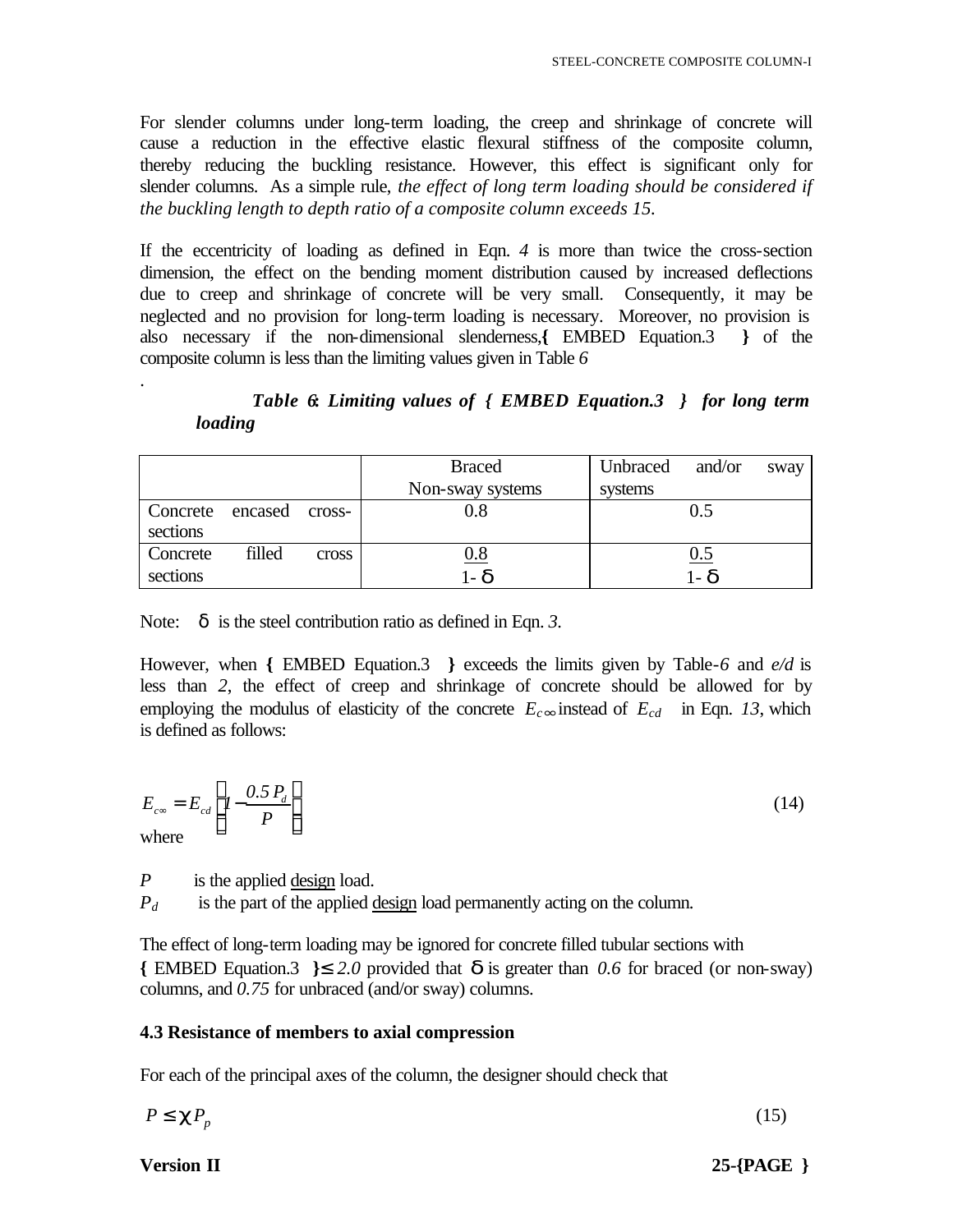- $P_p$  is the plastic resistance to compression of the cross-section, from Eqn. (2) or Eqn. (5)
- *c i*s the reduction factor due to column buckling and is a function of the nondimensional slenderness of the composite column.

The European buckling curves illustrated in Fig. 4 (*c*) are proposed to be used for composite columns. They are selected according to the types of the steel sections and the axis of bending:

- curve *a* for concrete filled tubular sections
- curve *b* for fully or partially concrete encased I-sections buckling about the strong axis of the steel sections (*x-x* axis).
- curve *c* for fully and partially concrete encased I-sections buckling about the weak axis of the steel sections (*y-y* axis).



These curves can also Fig. 4(c) European buckling curves

$$
\dot{v} = \frac{1}{\mathbf{f} + \sqrt{\mathbf{f}^2 - \bar{e}^2}} \quad but \ \dot{v} \leq 1.0 \tag{16}
$$

$$
\boldsymbol{f} = 0.5 \left[ 1 + \hat{\mathbf{a}} (\vec{\mathbf{e}} - 0.2) + \vec{\mathbf{e}}^2 \right]
$$
 (17)

where

*cr*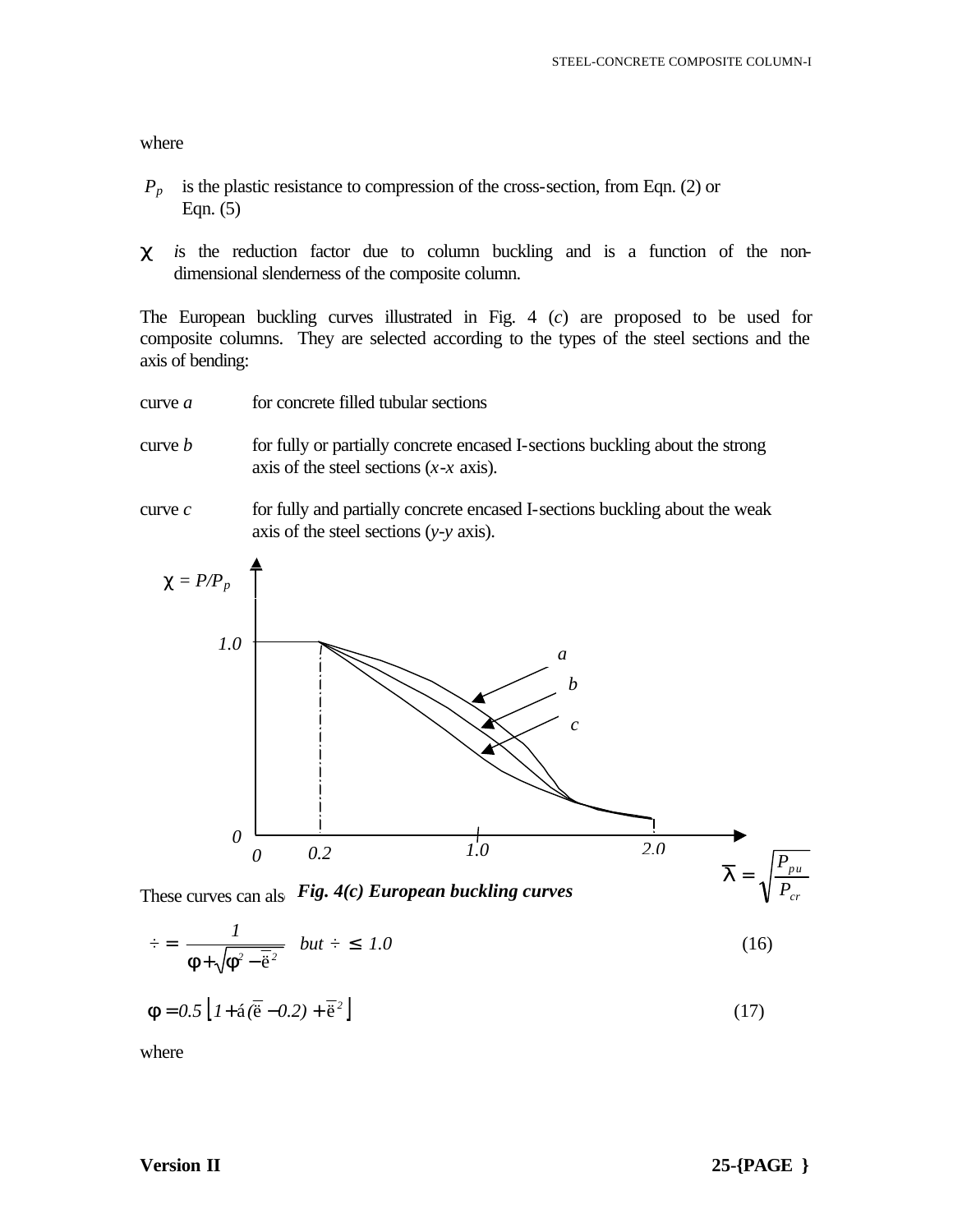The factor *a* allows for different levels of imperfections and residual stresses in the columns corresponding to curves *a, b*, and *c.* Table *7* gives the value of *a* for each buckling curve. Note that the second order moment due to imperfection, has been incorporated in the method by using multiple buckling curves; no additional considerations are necessary.

(It should be noted by way of contrast that *IS: 456-2000* for reinforced concrete columns specifies a 2 cm eccentricity irrespective of column geometry. The method suggested here allows for an eccentricity of load application by the term *a.* No further provision is necessary for steel and composite columns)

Using the values of **{** EMBED Equation.3 **}** determined from Eqn. (*8*) and the reduction factor *c* calculated from Eqn. (*16*)*,* the design buckling resistance of the composite column to compression,  $P_b$  or  $\mathbf{C}^p$  may thus be evaluated.

#### *Table 7***:** *Imperfection factor a for the buckling curves*

| European buckling curve              |  |  |
|--------------------------------------|--|--|
| Imperfection factor $\boldsymbol{a}$ |  |  |

The isolated non-sway composite columns need not be checked for buckling, if anyone of the following conditions is satisfied:

(*a*) The axial force in the column is less than 0.1  $P_{cr}$  where  $P_{cr}$  is the elastic buckling load of the column given by Eqn (*11*)

(*b*) The non-dimensional slenderness,  $\overline{\mathbf{g}}$  ven by Eqn. (*8*) is less than 0.2.

### **5.0 STEPS IN DESIGN**

#### **5.1 Design Steps for columns with axial load**

- 5.1.1 List the composite column specifications and the design value of forces and moments.
- 5.1.2 List material properties such as  $f_y$ ,  $f_{sk}$ ,  $(f_{ck})_{cy}$ ,  $E_a$ ,  $E_s$ ,  $E_c$
- 5.1.3 List sectional properties  $A_a$ ,  $A_s$ ,  $A_c$ ,  $I_a$ ,  $I_s$ ,  $I_c$  of the selected section.

5.1.4 Design checks

*(1)* Evaluate plastic resistance, *Pp* of the cross-section from equation,

 $P_p = A_a f_y / g_a + a_c A_c (f_{ck})_{cy} / g_s + A_s f_{sk} / g_s$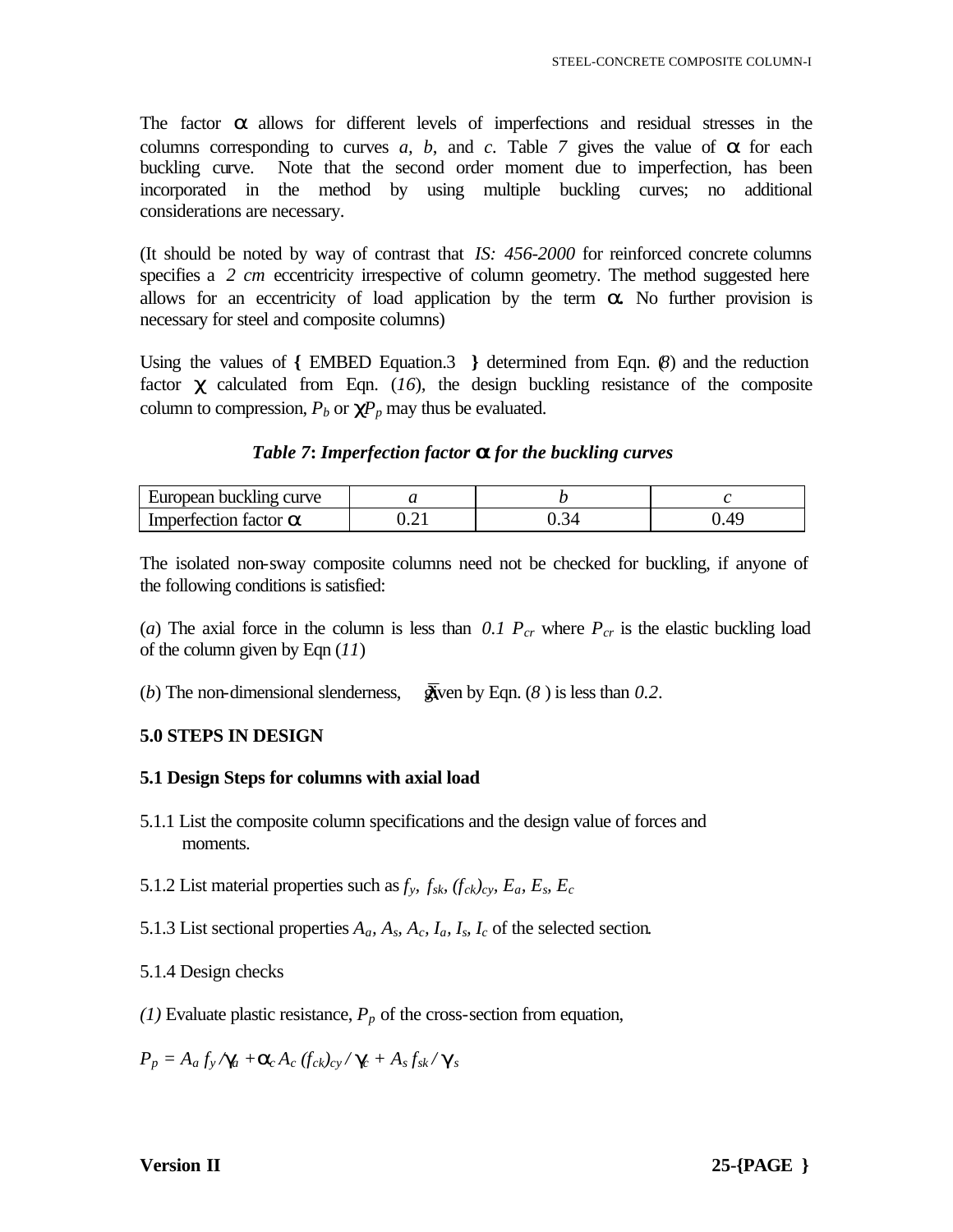*(2)* Evaluate effective flexural stiffness, *(EI)ex* and *(EI)ey*, of the cross- section for short term loading from equations,

$$
(EI)_{ex} = E_a I_{ax} + 0.8 E_{cd} I_{cx} + E_s I_{sx}
$$

$$
(EI)_{ey} = E_a I_{ay} + 0.8 E_{cd} I_{cy} + E_s I_{sy}
$$

(3) Evaluate non-dimensional slenderness,  $\overline{d}$ nd  $\overline{f}$ rom equation, *l*<sub>*l*</sub><sup>*n*</sup>*l*<sub>*l*</sub><sup>*n*</sup> *1*

$$
\overline{\ddot{e}}_{x} = \left(\frac{P_{pu}}{(P_{cr})_{x}}\right)^{\frac{1}{2}}
$$

$$
\overline{I}_{y} = \left(\frac{P_{pu}}{(P_{cr})_{y}}\right)^{\frac{1}{2}}
$$

where

$$
P_{pu} = A_{a}f_{y} + \mathbf{a}_{c}A_{c}(f_{ck})_{cu} + A_{s}f_{sk} \qquad (\mathbf{g}_{a} = \mathbf{g}_{c} = \mathbf{g} = 1.0 ; \text{ Refer Eqn (8))}
$$

**{** EMBED Equation.3 **}** and

(4) Check that  $\frac{d}{dx}$  the section under axial compression about both the axes. *ey cry EI P p* =

Design against axial compression is satisfied if following conditions are satisfied:

 $P < c_x P_p$ 

 $P < c_v P_p$ 

where

{EMBED Equation.3 }\nand 
$$
\mathbf{f}_x = 0.5 \left[ 1 + \mathbf{a}_x (\overline{\mathbf{I}}_x - 0.2) + \overline{\mathbf{I}}_x^2 \right]
$$
\n $\mathbf{c}_y = \frac{1}{\left\{ \mathbf{f}_y + \left\{ \mathbf{f}_y^2 - \overline{\mathbf{I}}_y^2 \right\}^{\frac{1}{2}} \right\}}$ \nand  $\mathbf{f}_y = 0.5 \left[ 1 + \mathbf{a}_y (\overline{\mathbf{I}}_y - 0.2) + \overline{\mathbf{I}}_y^2 \right]$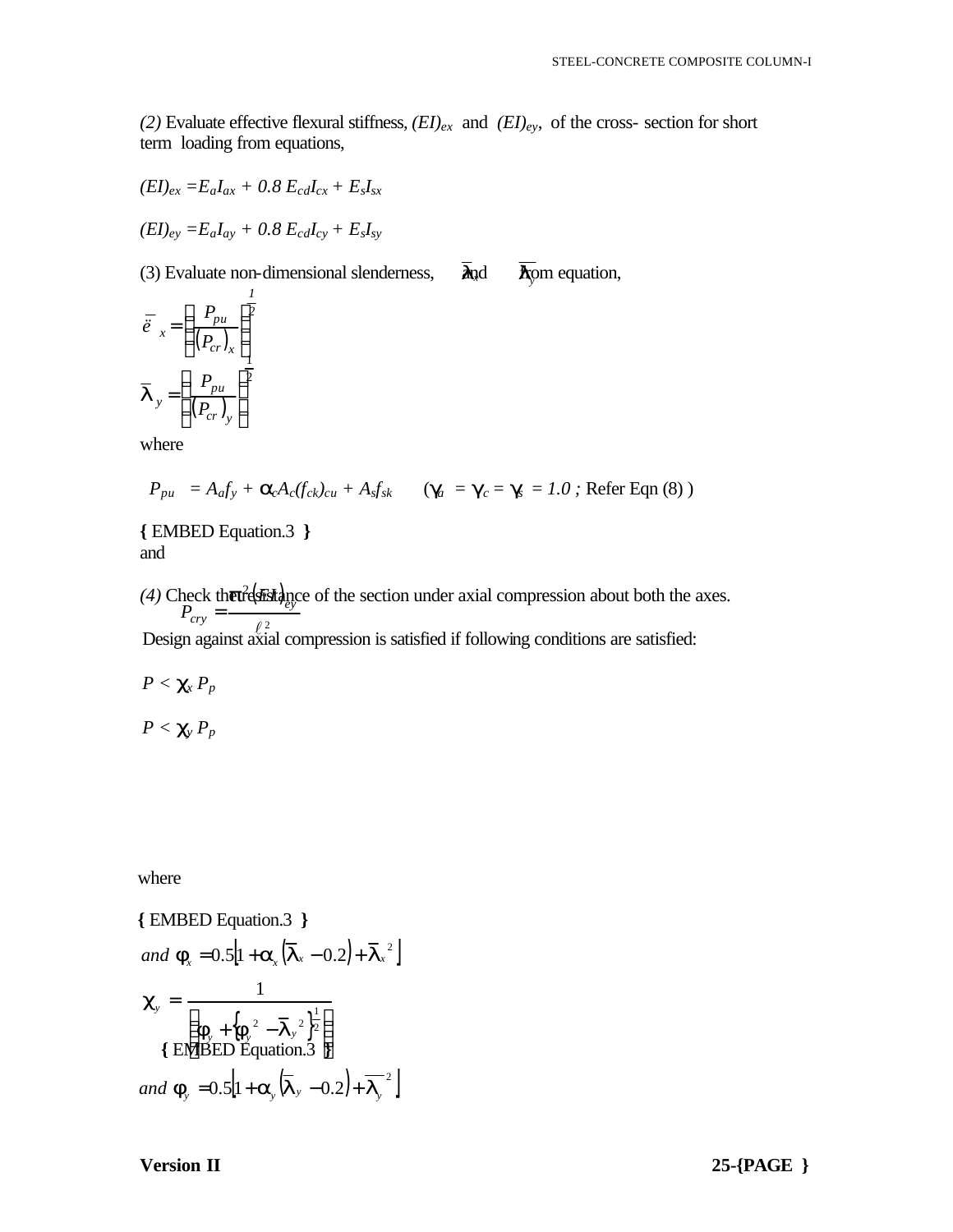### **6.0 CONCLUSION**

In this chapter the design of steel-concrete composite column subjected to axial load using simplified design method suggested in EC 4 is discussed. The use of European buckling curve in the design of steel-concrete composite column is described. The advantages of steel–concrete composite column and the properties of materials used are also discussed.

A worked example illustrating the use of the above design procedure is appended to this chapter.

### **NOTATION**

| $\boldsymbol{A}$              | cross-sectional area                                                              |
|-------------------------------|-----------------------------------------------------------------------------------|
| $\boldsymbol{b}$              | breadth of element                                                                |
| $\overline{d}$                | diameter, depth of element.                                                       |
| $\boldsymbol{e}$              | eccentricity of loading                                                           |
| $e_o$                         | initial imperfections                                                             |
| E                             | modulus of elasticity                                                             |
| $(EI)_e$                      | effective elastic flexural stiffness of a composite cross-section.                |
| $(f_{ck})_{cu}$               | characteristic compressive (cube) strength of concrete                            |
| $f_{\mathrm sk}$              | characteristic strength of reinforcement                                          |
| $f_{y}$                       | yield strength of steel                                                           |
| $(f_{ck})_{cy}$               | characteristic compressive (cylinder) strength of concrete, given by 0.80         |
|                               | times 28 days cube strength of concrete.                                          |
| $f_{ctm}$                     | mean tensile strength of concrete                                                 |
| $p_{ck}$ , $p_{y}$ , $p_{sk}$ | design strength of concrete, steel section and reinforcement respectively         |
| $\overline{I}$                | second moment of area (with subscripts)                                           |
| $\ell$                        | effective length                                                                  |
| L                             | length or span                                                                    |
| $\boldsymbol{P}$              | axial force                                                                       |
| $P_p$                         | plastic resistance to compression of the cross section.                           |
| $P_{pu}$                      | plastic resistance to compression of the cross section with $g_a = g_c = g = 1.0$ |
| $P_{cr}$                      | elastic critical load of a column                                                 |
| $P_c$                         | axial resistance of concrete, $A_c$ $p_{ck}$                                      |
| $\boldsymbol{t}$              | thickness of element                                                              |
| $Z_e$                         | elastic section modulus                                                           |
| $Z_p$                         | plastic section modulus                                                           |
|                               |                                                                                   |

### Greek letters

| $\boldsymbol{g}$   | partial safety factor for loads                         |
|--------------------|---------------------------------------------------------|
| $\boldsymbol{g}_n$ | partial safety factor for materials (with subscripts)   |
| $\gamma_c$         | reduction factor(1.35) used for reducing $E_{cm}$ value |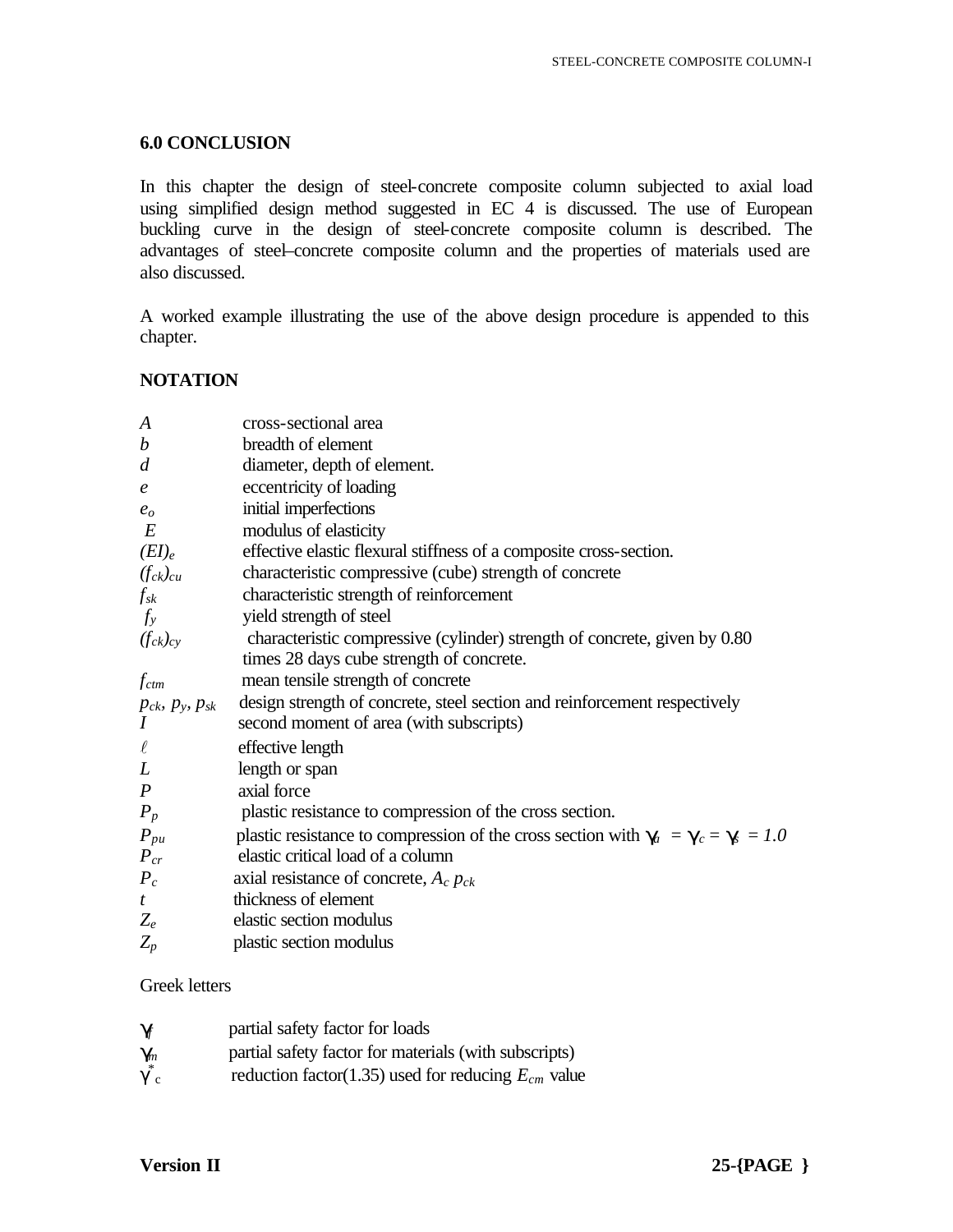|                        | slenderness ({ $EMBED Equation.3$ } = non-<br>{EMBED Equation.3}<br>dimensional slenderness) |
|------------------------|----------------------------------------------------------------------------------------------|
| e                      | $\text{coefficient} = \{ \text{EMBED Equation.3} \}$                                         |
| a                      | imperfection factor                                                                          |
| $\boldsymbol{a}_{\!c}$ | strength coefficient for concrete                                                            |
| $\mathbf c$            | reduction factor buckling                                                                    |
| $\bm{h}_{\!c}$         | reduction factor on axial buckling resistance $Pb$ for long term loading                     |
| $\bm{b}_a$             | steel contribution ratio, $A_a p_y / P_p$                                                    |
| S                      | reinforcement                                                                                |
| w                      | web of steel section                                                                         |
| d                      | dead load                                                                                    |
|                        |                                                                                              |

*l* live load

Note-The subscript *x, y* denote the *x-x* and *y-y* axes of the section respectively*. x-x* denotes the major axes whilst *y-y* denotes the minor principal axes.

| <b>Structural Steel</b>  | Job No:                            | Sheet 1 of 6<br>Rev |      |
|--------------------------|------------------------------------|---------------------|------|
|                          | Job Title: Composite Column Design |                     |      |
| <b>Design Project</b>    | Worked Example: 1                  |                     |      |
|                          |                                    | Made By             | Date |
|                          |                                    | <i>PU</i>           |      |
|                          |                                    | Checked By          | Date |
| <b>Calculation Sheet</b> |                                    | RN                  |      |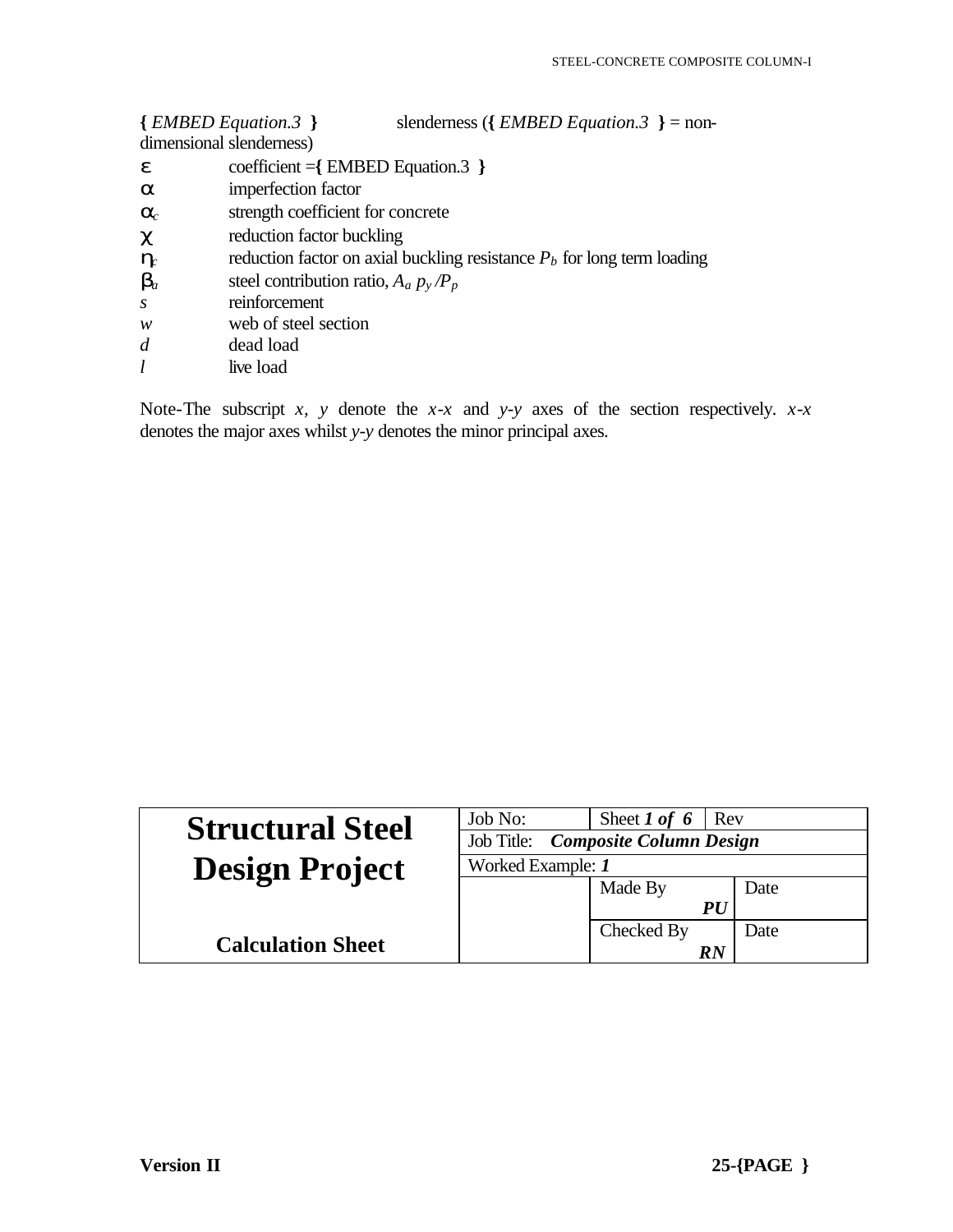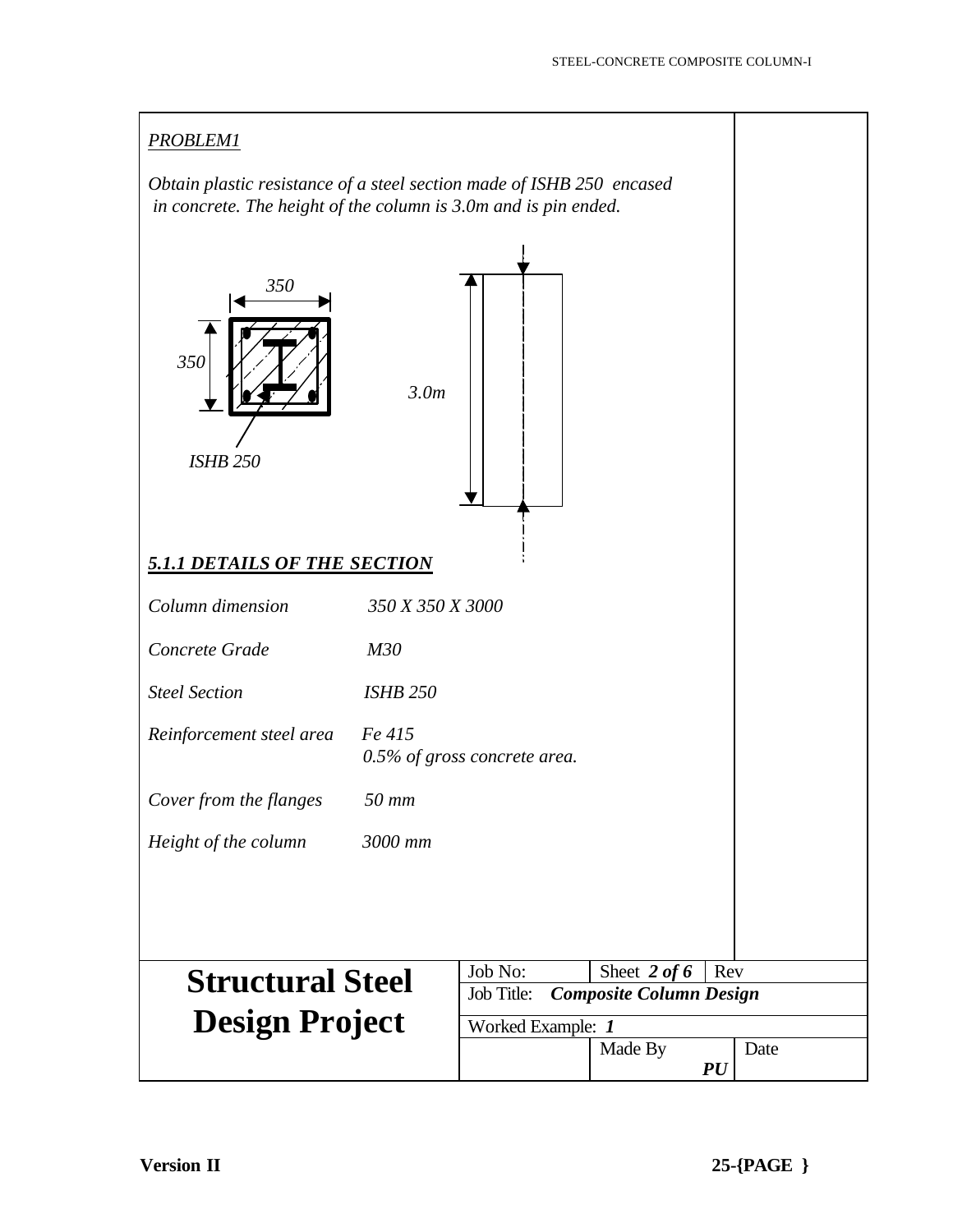|                                                                                                                                                                                                                                                                       |            | Checked By                     | Date |
|-----------------------------------------------------------------------------------------------------------------------------------------------------------------------------------------------------------------------------------------------------------------------|------------|--------------------------------|------|
| <b>Calculation Sheet</b>                                                                                                                                                                                                                                              |            | RN                             |      |
|                                                                                                                                                                                                                                                                       |            |                                |      |
| <b>5.1.2 LIST MATERIAL PROPERTIES</b>                                                                                                                                                                                                                                 |            |                                |      |
| (1) Structural steel                                                                                                                                                                                                                                                  |            |                                |      |
| Steel section ISHB 250<br>Nominal yield strength $f_{y=}$ 250 N/mm <sup>2</sup><br>Modulus of elasticity $E_a = 200 \text{ kN/mm}^2$                                                                                                                                  |            |                                |      |
| (2) Concrete                                                                                                                                                                                                                                                          |            |                                |      |
| Concrete grade M30<br>Characteristic strength (cube), $(f_{ck})_{cu} = 30$ N/mm <sup>2</sup><br>Characteristic strength (cylinder), $(f_{ck})_{cy} = 25$ N/mm <sup>2</sup><br>Secant modulus of elasticity for short term loading, $E_{cm} = 31220$ N/mm <sup>2</sup> |            |                                |      |
| (3) Reinforcing steel                                                                                                                                                                                                                                                 |            |                                |      |
| Steel grade Fe 415<br>Characteristic strength $f_{sk} = 415$ N/mm <sup>2</sup><br>Modulus of elasticity $E_s = 200 \text{ kN/mm}^2$                                                                                                                                   |            |                                |      |
| (4) Partial safety factors                                                                                                                                                                                                                                            |            |                                |      |
| $g_i = 1.15$                                                                                                                                                                                                                                                          |            |                                |      |
| $g = 1.5$                                                                                                                                                                                                                                                             |            |                                |      |
| $g_s = 1.15$                                                                                                                                                                                                                                                          |            |                                |      |
| 5.1.3 LIST SECTION PROPERTIES OF THE GIVEN SECTION                                                                                                                                                                                                                    |            |                                |      |
| (1) Steel section                                                                                                                                                                                                                                                     |            |                                |      |
| $A_a = 6971$ mm <sup>2</sup>                                                                                                                                                                                                                                          |            |                                |      |
|                                                                                                                                                                                                                                                                       |            |                                |      |
| <b>Structural Steel</b>                                                                                                                                                                                                                                               | Job No:    | Sheet $3$ of 6                 | Rev  |
|                                                                                                                                                                                                                                                                       | Job Title: | <b>Composite Column Design</b> |      |
| Worked Example: 1<br><b>Design Project</b>                                                                                                                                                                                                                            |            |                                | Date |
|                                                                                                                                                                                                                                                                       |            | Made By<br>PU                  |      |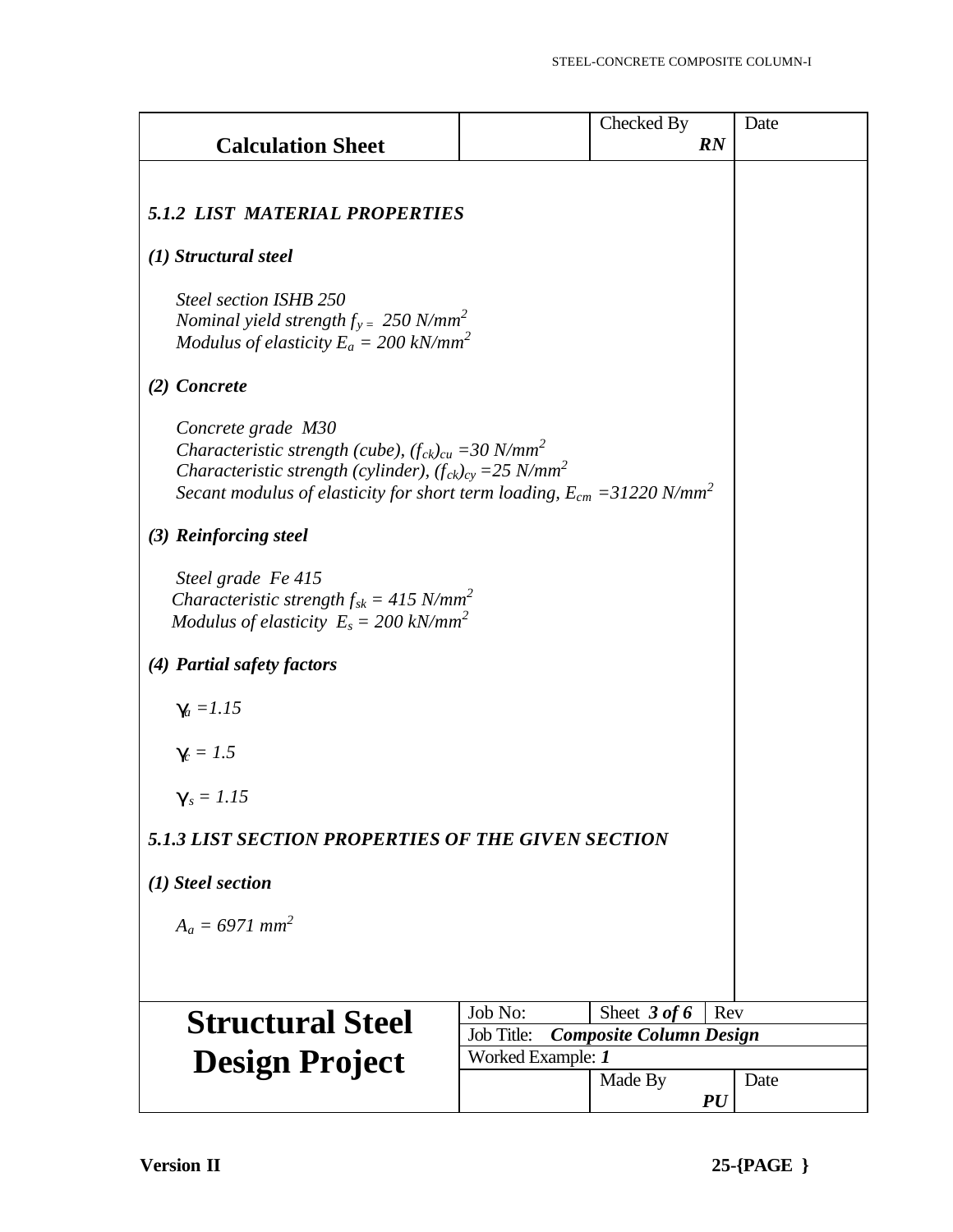|                                                                                                                                                           |                                | Checked By     | Date      |
|-----------------------------------------------------------------------------------------------------------------------------------------------------------|--------------------------------|----------------|-----------|
| <b>Calculation Sheet</b>                                                                                                                                  |                                |                | RN        |
| $h = 250$ mm                                                                                                                                              |                                |                |           |
| $t_w = 8.8$ mm                                                                                                                                            |                                |                |           |
| $I_{ax} = 79.8 * 10^6$ mm <sup>4</sup>                                                                                                                    |                                |                |           |
| $I_{av} = 20.1*10^6$ mm <sup>4</sup>                                                                                                                      |                                |                |           |
| (2) Reinforcing steel                                                                                                                                     |                                |                |           |
| Area reinforcement = 0.5% of gross concrete area = $0.5/100$ * (115529)                                                                                   | $= 578$ mm <sup>2</sup>        |                |           |
| Provide 4 bars of 14 mm dia., $A_s = 616$ mm <sup>2</sup>                                                                                                 |                                |                |           |
| (3) Concrete                                                                                                                                              |                                |                |           |
| $A_c = A_{gross} - A_a - A_s$                                                                                                                             |                                |                |           |
| $=$ 350 $*$ 350 - 6971 -616                                                                                                                               |                                |                |           |
| $= 114913$ mm <sup>2</sup>                                                                                                                                |                                |                |           |
| <b>5.1.4 DESIGN CHECKS</b>                                                                                                                                |                                |                |           |
| $(1)$ Plastic resistance of the section                                                                                                                   |                                |                |           |
| $P_p = A_a f_y / g_a + a_c A_c (f_{ck})_{cy} / g_c + A_s f_{sk} / g_s$<br>$P_p = A_a f_y / g_a + a_c A_c (0.80 * (f_{ck})_{cu}) / g_c + A_s f_{sk} / g_s$ |                                |                |           |
| $=$ [6971 * 250/1.15 + 0.85 * 114913 * 25/1.5 + 616 * 415                                                                                                 |                                |                |           |
| $/1.15$ $]/1000$                                                                                                                                          |                                |                |           |
| $= 3366 kN$                                                                                                                                               | $P_p = 3366 kN$                |                |           |
| (2) Calculation of Effective elastic flexural stiffness of the section                                                                                    |                                |                |           |
| About the major axis                                                                                                                                      |                                |                |           |
| $(EI)_{ex} = E_a I_{ax} + 0.8 E_{cd} I_{cx} + E_s I_{sx}$                                                                                                 |                                |                |           |
| $I_{ax} = 79.8 * 10^6$ mm <sup>4</sup>                                                                                                                    |                                |                |           |
|                                                                                                                                                           | Job No:                        | Sheet $4 of 6$ | Rev       |
| <b>Structural Steel</b>                                                                                                                                   | <b>Composite Column Design</b> |                |           |
| <b>Design Project</b>                                                                                                                                     |                                |                |           |
|                                                                                                                                                           |                                | Made By        | Date      |
|                                                                                                                                                           |                                |                | <b>PU</b> |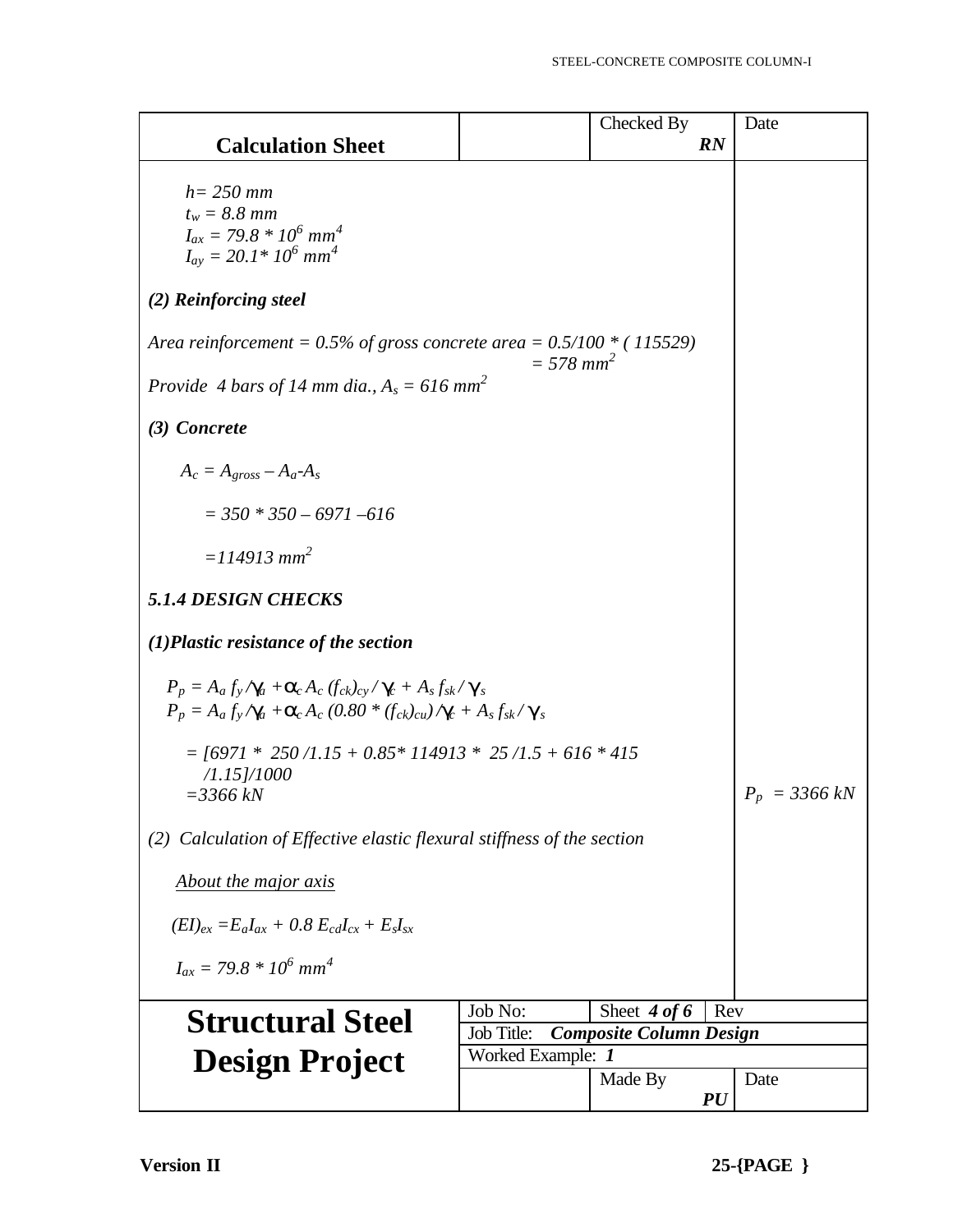|                                                                                                                                                          |         | Checked By     |     | Date                                                          |
|----------------------------------------------------------------------------------------------------------------------------------------------------------|---------|----------------|-----|---------------------------------------------------------------|
| <b>Calculation Sheet</b>                                                                                                                                 |         |                | RN  |                                                               |
| $I_{sr} = Ah^2$<br>$= 616 * 1350/2 - 25-71^2$<br>$= 12.6 * 10^6$ mm <sup>4</sup>                                                                         |         |                |     |                                                               |
| $I_{cx} = (350)^4/12 - [79.8 + 12.6] *10^6$<br>$=1158 * 10^{6}$ mm <sup>4</sup>                                                                          |         |                |     | $E_{cd}$<br>$= E_{cm}/\gamma$ <sub>c</sub><br>$=$ 31220 /1.35 |
| $(EI)_{ex} = 2.0 * 10^5 * 79.8 * 10^6 + 0.8 * 23125 * 1158.09 * 10^6 + 2.0 *$<br>$10^5 * 12.6 * 10^6$<br>$=$ 39.4 $*$ 10 <sup>12</sup> N mm <sup>2</sup> |         |                |     | $=$ 23125 N/mm <sup>2</sup>                                   |
| <b>About minor axis</b>                                                                                                                                  |         |                |     |                                                               |
| $(EI)_{ey} = 28.5 * 10^{12} N \text{ mm}^2$                                                                                                              |         |                |     |                                                               |
| (3) Non dimensonal slenderness                                                                                                                           |         |                |     |                                                               |
| {EMBED Equation.3 } = $(P_{pu}/P_{cr})^{1/2}$                                                                                                            |         |                |     |                                                               |
| Value of $P_{pu}$ ( $\mathbf{g}_i = \mathbf{g}_c = \mathbf{g} = 1.0$ )                                                                                   |         |                |     |                                                               |
| $P_{\mu\nu} = A_a f_v + \mathbf{a}_c A_c (f_{ck})_{cv} + A_s f_{sk}$                                                                                     |         |                |     |                                                               |
| $P_{pu} = A_a f_v + \mathbf{a}_c A_c * 0.80 * (f_{ck})_{cu} + A_s f_{sk}$                                                                                |         |                |     |                                                               |
| $= 6971 * 250 + 0.85 * 114913 * 25 + 415 * 616$                                                                                                          |         |                |     |                                                               |
| $= 44.40 * 105N$                                                                                                                                         |         |                |     |                                                               |
| $= 4440 kN$                                                                                                                                              |         |                |     | $P_{pu} = 4440 kN$                                            |
| $(P_{cr})_x = \frac{\partial^2 (EI)_{ex}}{\rho^2}$                                                                                                       |         |                |     |                                                               |
| $=\frac{\delta^2 * 39.4 * 10^{12}}{(3000)^2}$                                                                                                            |         |                |     | $(P_{cr})_x$                                                  |
| $= 43207 kN$                                                                                                                                             |         |                |     | 43207 kN                                                      |
|                                                                                                                                                          |         |                |     |                                                               |
| <b>Structural Steel</b>                                                                                                                                  | Job No: | Sheet $5$ of 6 | Rev |                                                               |
| Job Title:<br><b>Composite Column Design</b><br>Worked Example: 1                                                                                        |         |                |     |                                                               |
| <b>Design Project</b>                                                                                                                                    |         | Made By        |     | Date                                                          |
|                                                                                                                                                          |         |                | PU  |                                                               |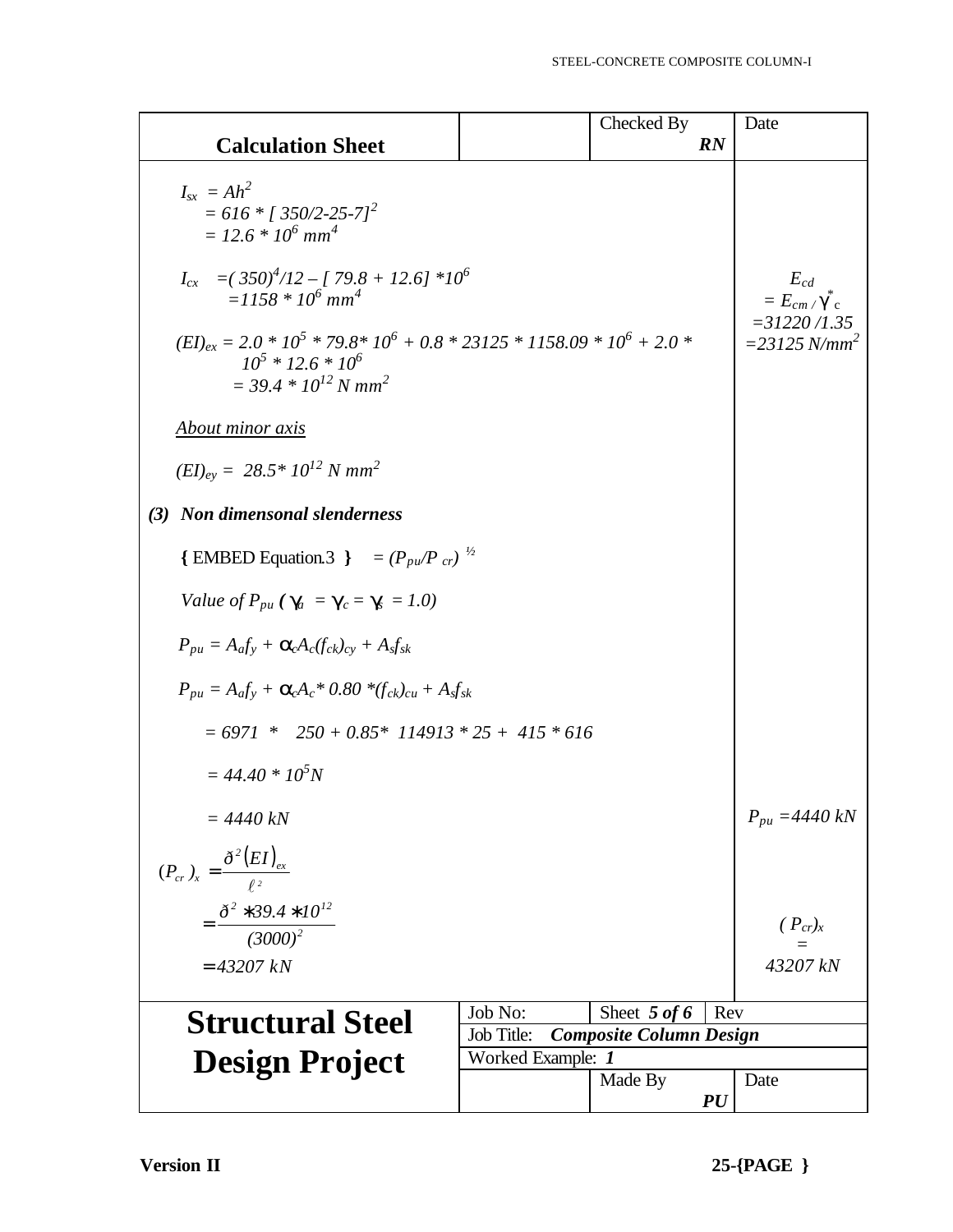|                                                                                                                                |                                | Checked By     | Date                     |
|--------------------------------------------------------------------------------------------------------------------------------|--------------------------------|----------------|--------------------------|
| <b>Calculation Sheet</b>                                                                                                       |                                |                | RN                       |
| $(P_{cr})_y = \frac{\delta^2 * 28.5 * 10^{12}}{(3000)^2} = 31254kN$<br>$\vec{e}_x = (44.40 \div 432.07)^{\frac{1}{2}} = 0.320$ |                                |                | $(P_{cr})_y$<br>31254 kN |
| $\vec{e}_y = (44.40 \sqrt{312.54})^{\frac{1}{2}} = 0.377$                                                                      |                                |                |                          |
| (4) Resistance of the composite column under axial compression                                                                 |                                |                |                          |
| Buckling resistance of the section should satisfy the following<br>condition                                                   |                                |                |                          |
| $P_b < cP_p$                                                                                                                   |                                |                |                          |
| where                                                                                                                          |                                |                |                          |
| $P_b$ = buckling load                                                                                                          |                                |                |                          |
| $=$ reduction factor for column buckling<br>$\chi$                                                                             |                                |                |                          |
| $P_p$ = plastic resistance of the section                                                                                      |                                |                |                          |
| $=$ 3366 kN                                                                                                                    |                                |                |                          |
| $\bullet$ values :                                                                                                             |                                |                |                          |
| About major axis                                                                                                               |                                |                |                          |
| $a_x = 0.34$                                                                                                                   |                                |                |                          |
|                                                                                                                                |                                |                |                          |
| <b>Structural Steel</b>                                                                                                        | Job No:<br>Job Title:          | Sheet $6$ of 6 | Rev                      |
|                                                                                                                                | <b>Composite Column Design</b> |                |                          |
| <b>Design Project</b>                                                                                                          | Date                           |                |                          |
|                                                                                                                                |                                | Made By        | PU                       |